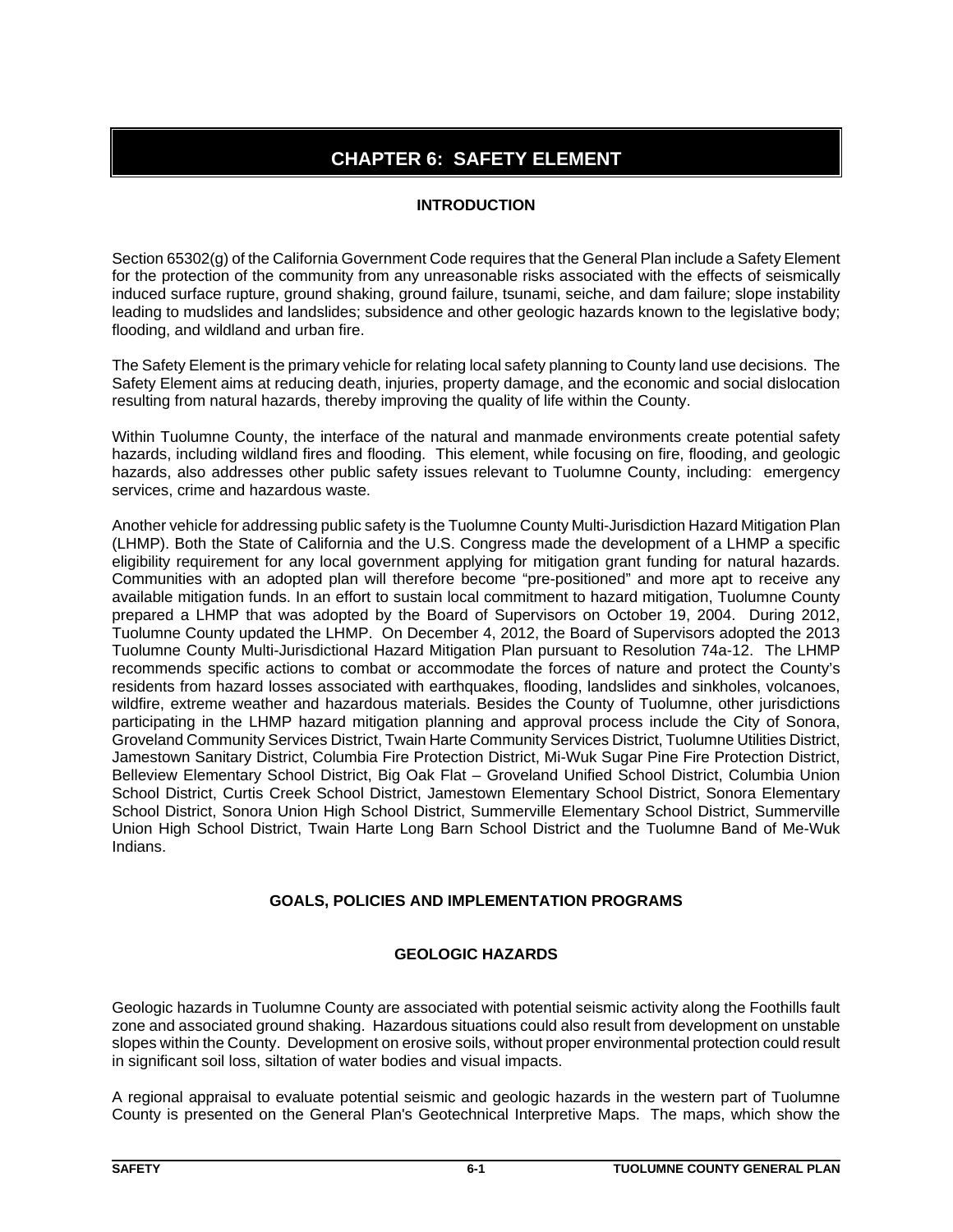approximate boundaries of various hazard and resource zones (such as fault rupture zones, erosive soil areas, limestone deposits, etc.) are referenced in the Geologic Hazards Report. The Report further addresses seismic hazards including: ground rupture, ground shaking, ground failure and seiches; as well as geologic hazards such as: landslides, unstable slopes, erosive soils, and subsidence and differential settlement.

## **GOAL 6.A Avoid the exposure of people and improvements to unreasonable risks of damage or injury by directing development away from areas with known seismic and geologic hazards.**

## **Policies**

6.A.1 Reduce exposure to risk in hazardous areas, and enable recreational and agricultural opportunities to be maintained or provided by designating hazardous areas, such as areas immediate to capable faults, as open space, agricultural or recreational.

## **Implementation Programs**

6.A.a Land Use Designations for Fault Areas

Designate areas within 100 feet of capable faults as Open Space (O), Agriculture (AG) or Parks and Recreation (R/P) on the General Plan land use maps, and zone these areas for open space preservation, agriculture or recreation. For lands owned by a public agency, such as the Bureau of Land Management, the designation of Public (P) is also compatible within 100 feet of a capable fault area.

#### **GOAL 6.B Map areas determined to be potentially seismically active or otherwise hazardous and regulate development within the affected areas.**

## **Policies**

- 6.B.1 Apply zoning and other land use controls to regulate, and in some instances prohibit development in known hazardous areas capable of seismic activity.
- 6.B.2 Limit the extent of development in seismically hazardous areas in such a way as to be commensurate both with the degree of hazard involved and with the public costs which would be incurred if emergency or remedial actions became necessary.
- 6.B.3 Use the General Plan's Geotechnical Interpretive Maps, which show the approximate boundaries of various hazard and resource zones (such as fault zones, erosive soil areas, limestone deposits, etc.) as a basis for future planning.

## **Implementation Programs**

6.B.a Address Hazards in Disaster Plans

Review contingency plans for major disasters and emergencies to verify that the potential for damage and destruction due to earthquakes and geologically induced dam failure with accompanying flooding continues to be addressed.

6.B.b Update the Geological/Geotechnical Maps

Update the Geotechnical Interpretive Maps on a periodic basis to reflect new geologic and seismologic information. This should be undertaken by a geologist or engineering geologist under contract to the County of Tuolumne.

6.B.c Make Maps Available to the Public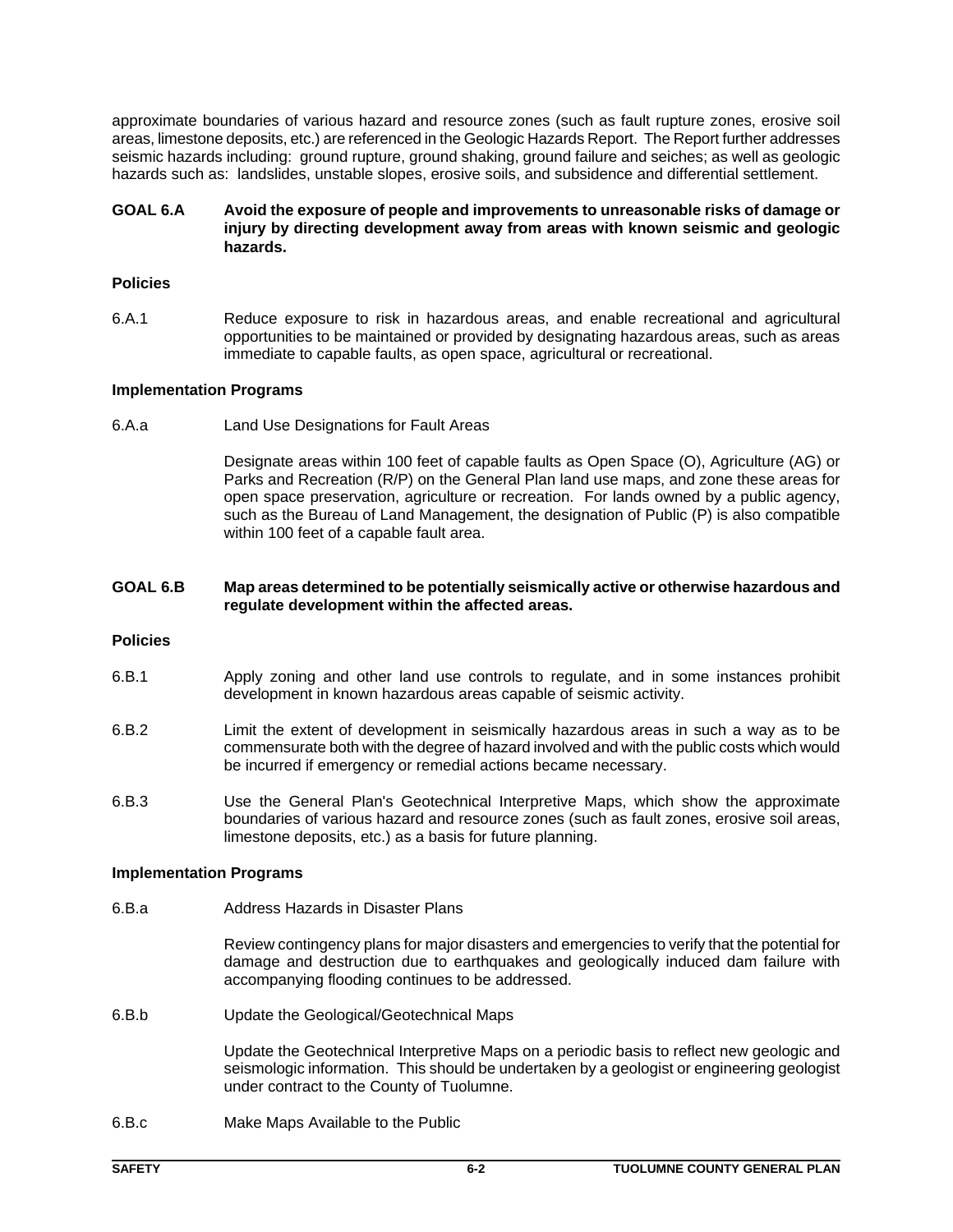Increase public awareness of geoseismic hazards, their location, and their severity. This can be accomplished by making the Geotechnical Interpretive Maps readily available to the public. Copies of the maps will be placed in the Community Development Department and the public library.

6.B.d Have Technical Reports Prepared During Project Review

Establish a program for geologic, seismic, and geotechnical engineering reports required for proposed developments to be reviewed by a technically qualified consultant under contract to the County of Tuolumne. These reports will be required as part of the application review process when a potential hazard exists, and funded by the developers paying for study of their respective projects.

## **GOAL 6.C Incorporate criteria into the design for dams and other important structures possibly affected by capable fault zones that provide an acceptable level of safety.**

## **Policies**

- 6.C.1 Require developers of dams and critical-use and high occupancy structures within 100 feet of capable fault zones to submit plans to the County of Tuolumne demonstrating that the proposed design and construction can accommodate the expected fault offset of the design earthquake and can continue to function. The capable fault zones are defined along presently identified capable faults on the Geotechnical Interpretive Maps.
- 6.C.2 Apply special requirements to critical use and high occupancy structures proposed within 100 feet of capable fault zones. These requirements should:
	- a. Require special geologic and seismic studies to accurately locate all capable fault traces.
	- b. Establish requirements for existing critical use and high occupancy structures within the capable fault zones and initiate a special building inspection program whose purpose is to locate existing critical-use and high occupancy structures within 100 feet of the capable fault zones and to evaluate the safety of such structures under expected seismic conditions.

## **Implementation Programs**

6.C.a Establish Requirements for Building in Capable Fault Zones

Establish and adopt requirements and procedures that apply to structures proposed for human occupancy which are to be located within 100 feet of a capable fault zone.

6.C.b Inspect Critical-use Structures

Investigate a special building inspection program for critical-use and high occupancy buildings to evaluate existing structures located within 100 feet of the capable fault zones for safety under probable earthquake accelerations.

6.C.c Hazardous Structures Mitigation Program

Develop a hazardous structures mitigation program and enforcement regulations for critical-use and high occupancy buildings located within 100 feet of a capable fault zone.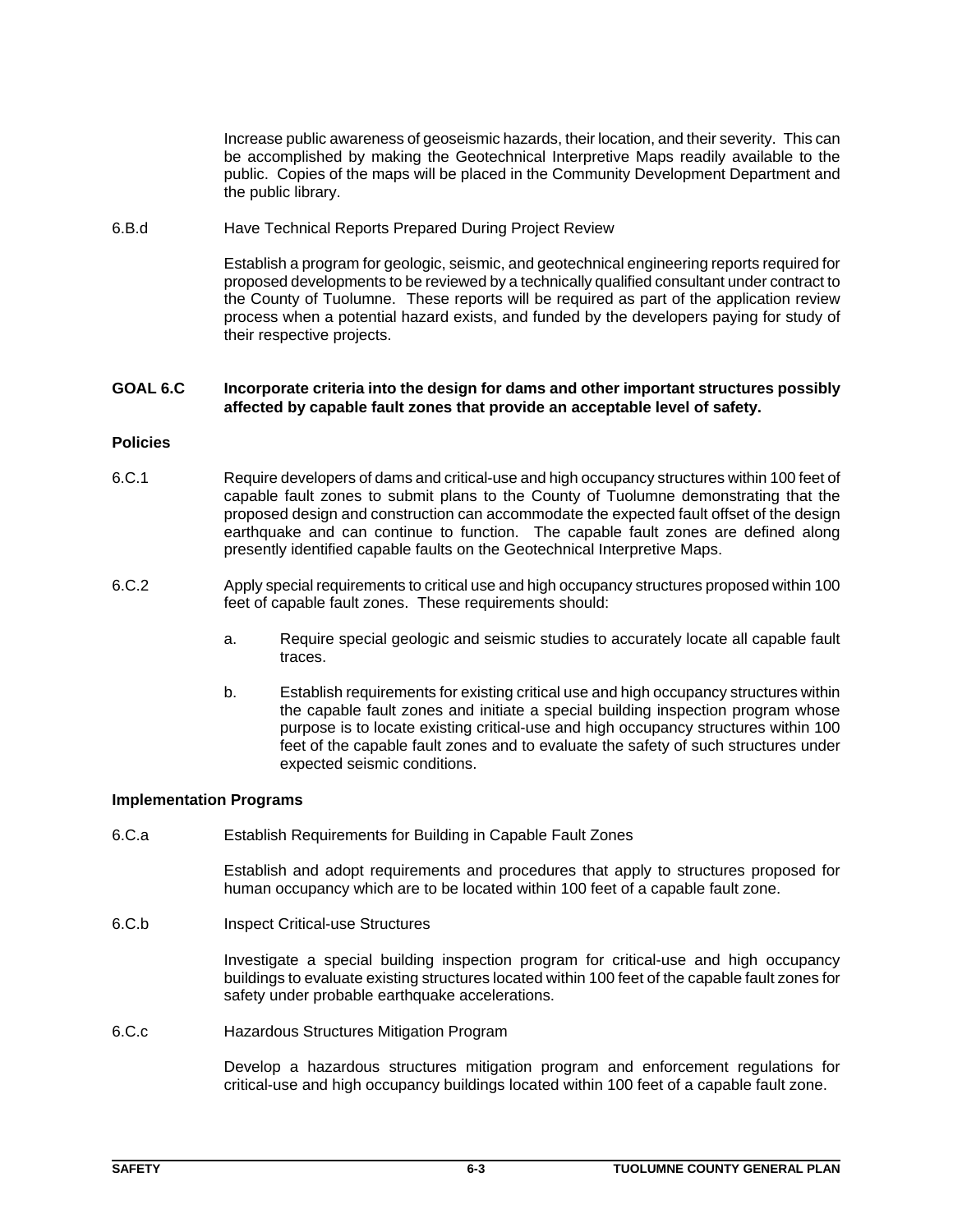**GOAL 6.D Ascertain that existing or proposed structures, particularly critical-use and high occupancy structures, can withstand the ground motion of the design earthquake without catastrophic failure or loss of critical services.**

#### **Policies**

- 6.D.1 Review plans for existing and proposed structures to see that they are designed and built in accordance with the California Building Code standards for Seismic Category D.
- 6.D.2 Require that critical-use and high occupancy structures be designed and built to retain their structural integrity when subjected to probable ground accelerations generated by the design earthquake.
- 6.D.3 Require development plans to show that important facilities, such as utilities and access roads, for critical-use and high occupancy structures are adequately designed and constructed to withstand the design earthquake.
- 6.D.4 Periodically inspect existing critical-use and high occupancy buildings within the County to identify and require correction of potential hazards in the event of a major earthquake.

## **Implementation Programs**

6.D.a Maintain Seismic Response Criteria in Development Regulations

Continue to implement requirements and procedures found in the California Building Code that apply to structures proposed for human occupancy in accordance with the standards for Seismic Category D.

6.D.b Require Technical Studies for Important Structures

Consider requiring seismic, geologic, and geotechnical engineering studies to evaluate the probable ground shaking conditions in areas where critical-use and high occupancy structures are proposed.

6.D.c Review Plans for Earthquake Standards

Prior to approval of proposed critical-use and high occupancy facilities, require that the plans demonstrate that the proposed building can withstand, without collapse, the probable ground acceleration generated by the design earthquake. Require development plans to show that critical facilities, such as utilities and access roads, for critical-use and high occupancy structures are adequately designed and constructed to withstand the design earthquake. Also require plans to show that, in the event of the failure of these structures, potential hazards created by the loss of utilities, roads, etc. have been identified and mitigated.

6.D.d Establish Mitigation Program for Hazardous Structures

Develop a hazardous structures mitigation program and enforcement regulations for critical-use and high occupancy buildings. This shall include a database of the identified critical-use and high occupancy buildings existing in the County that do not meet modern standards for earthquake safety, and are, therefore, considered "hazardous". Descriptions of the buildings shall be included along with possible hazard mitigation measures.

## **GOAL 6.E Monitor development to see that construction in landslide or unstable slope areas is accomplished safely, and that development does not create unsafe slopes.**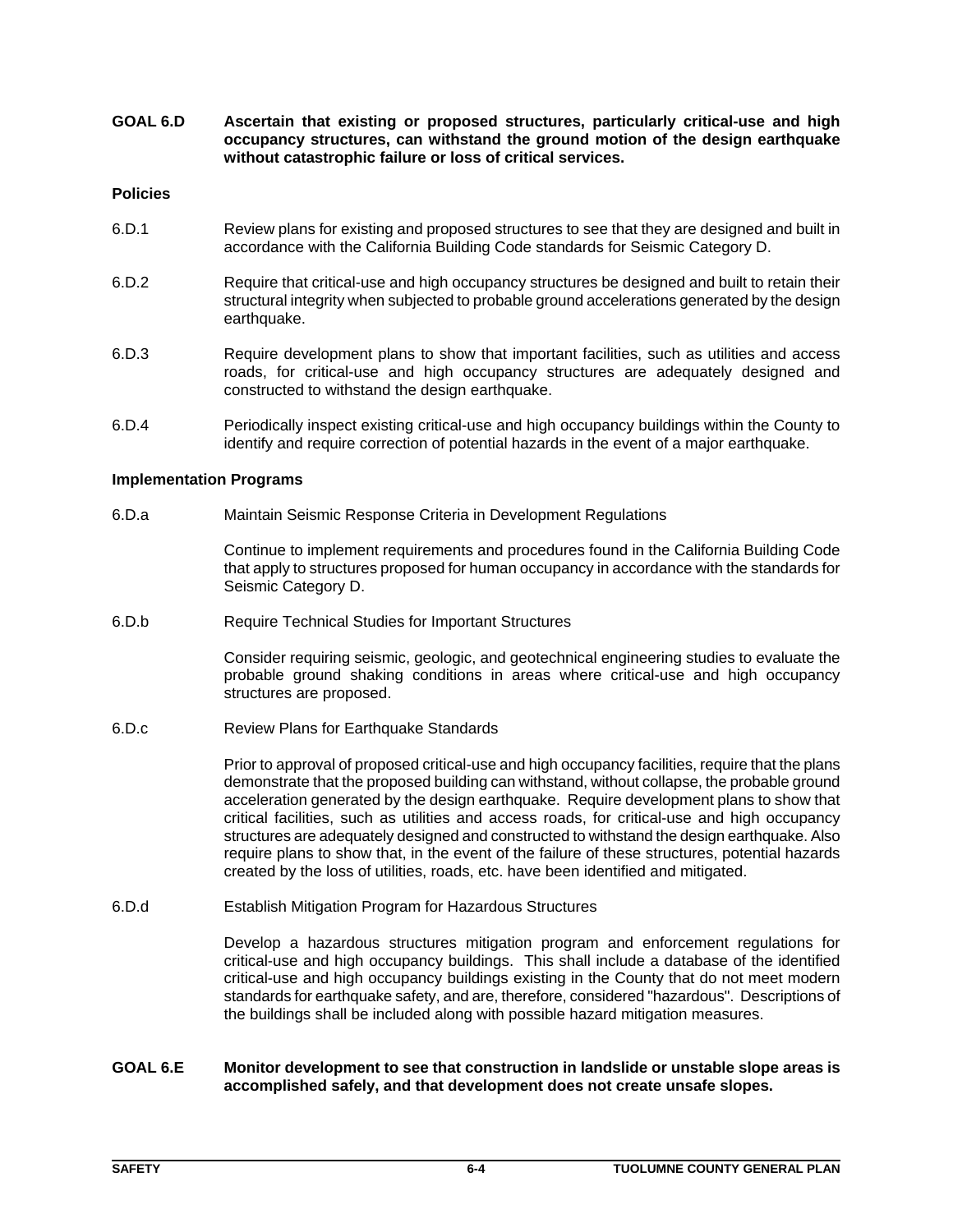## **Policies**

- 6.E.1 Prior to urban development in landslide or unstable slope areas, require engineering studies to be undertaken in order to determine the extent of the slope instability and require appropriate measures to be undertaken to promote safety.
- 6.E.2 Confirm that the stability of any slope, which can be altered by grading operations and improper drainage conditions, is not adversely affected during grading and construction activities.

## **Implementation Programs**

6.E.a Mandate Engineering Studies for Development in Unstable Areas

Require detailed engineering studies in unstable slope or landslide areas delineated on the Geotechnical Interpretive Maps, prior to approval of urban development. Also, require detailed engineering investigations prior to urban development in areas where unstable slopes have been identified even if they are not shown on the Geotechnical Interpretive Maps. The studies should identify the extent of instability or potential for landsliding, and recommend design alterations, considerations or other features which could reduce the potential hazards to an acceptable level. The feasible recommendations from the study(s) shall be required as part of the project approval process.

6.E.b Consider the Effects of Grading on Slope Stability

Apply Title 12 of the Tuolumne County Ordinance Code, the Grading Ordinance, to address the impacts of earth-disturbing development activities on any slope, whether or not it is shown as potentially unstable on the geotechnical maps. The grading ordinance should include standards limiting fill slopes to 2:1 unless a registered civil engineer or certified engineering geologist can demonstrate that the fill slope will be stable and not prone to erosion.

## **GOAL 6.F Reduce the potential for erosion and sedimentation from earthmoving and construction activities.**

## **Policies**

6.F.1 Mandate erosion control measures for all grading operations.

## **Implementation Programs**

6.F.a Consider the Effects of Grading on Erosion Potential

Apply Title 12 of the Tuolumne County Ordinance Code, the Grading Ordinance, in order to protect soil stability and natural topography and to prevent soil erosion and creation of unstable slopes. Areas identified as having erosive soils, either by the Geotechnical Interpretive Maps or by other means, shall receive special consideration related to the erosive potential of grading and earthmoving activities.

**GOAL 6.G Avoid the exposure of people and structures to potential substantial adverse effects, including the risk of loss, injury or death involving earthquake faults, strong seismic ground shaking, seismic-related ground failure, landslides and other natural disasters.** 

**Policies**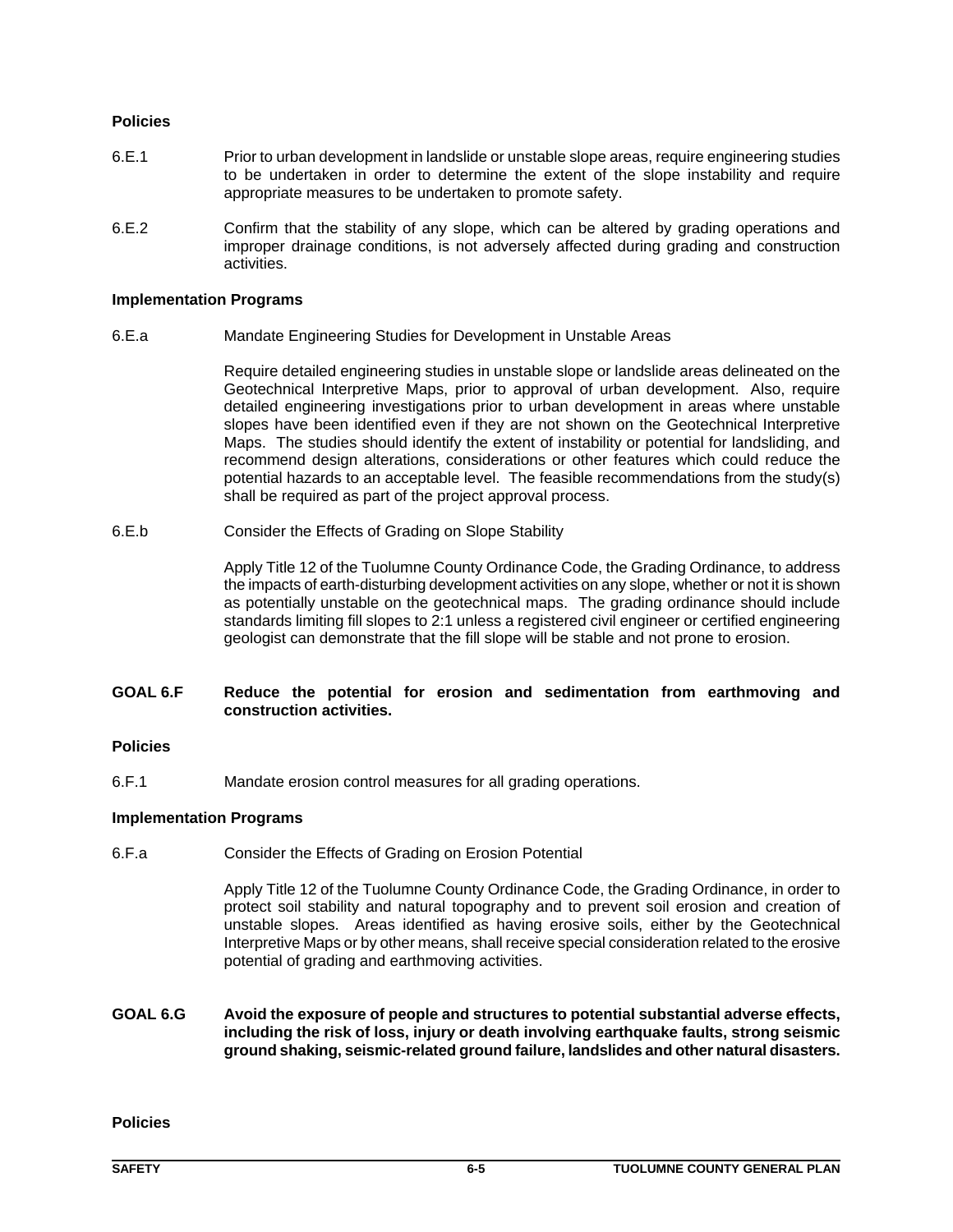- 6.G.1 Increase Tuolumne County's capabilities to mitigate the effects of natural hazards.
- 6.G.2 Enhance existing or design new County policies that will reduce the potential damaging effects of hazards without hindering other community goals.
- 6.G.3 Protect Tuolumne County's most vulnerable populations, buildings and critical facilities through the implementation of cost-effective and technically feasible mitigation projects.
- 6.G.4 Protect public health, safety and welfare by increasing the public awareness of existing hazards and by fostering both individual and public responsibility in mitigating risks due to those hazards.
- 6.G.5 Enhance the County's capability to conduct hazard risk assessments, demonstrate funding needs, and track mitigation activities throughout the County.
- 6.G.6 Ensure that all new construction is completed in a way most resistant to loss or damage from natural disasters.
- 6.G.7 Encourage participation in a cooperative mutual aid and emergency response plan between districts of similar functions to provide assistance at time of a natural disaster.
- 6.G.8 Ensure that all vital/critical facilities are protected from the effects of natural hazards to the maximum extent feasible.

## **Implementation Programs**

6.G.a Public Information

Increase the level of knowledge and awareness for Tuolumne County residents on the hazards that routinely threaten the area. Educate property owners on the affordable, individual mitigation and preparedness measures that can be taken before the next hazard event. Public information will be provided through various media including radio and televised broadcasts, internet, publications and conditions attached to County issued entitlements.

6.G.b Seek Funding for Hazard Mitigation Programs

Maximize the use of available hazard mitigation grant programs to protect the County's most vulnerable populations and structures.

6.G.c Review of Development Applications by CDD and EDD

Provide that land development applications which would permit structures in areas subject to natural hazards to be reviewed by the Community Development Department (CDD) and Engineering Development Division (EDD) of the Department of Public Works for identification of measures necessary to mitigate natural hazards.

6.G.d Implement the 2013 Tuolumne County Multi-Jurisdictional Hazard Mitigation Plan

Implement the 2013 Tuolumne County Multi-Jurisdictional Hazard Mitigation Plan, adopted on December 4, 2012 pursuant to Tuolumne County Resolution 74a-12, to protect life, safety and property by reducing the potential for future damages and economic losses that result from geologic hazards.

6.G. e Review and Update Tuolumne County's General Plan and Ordinance Code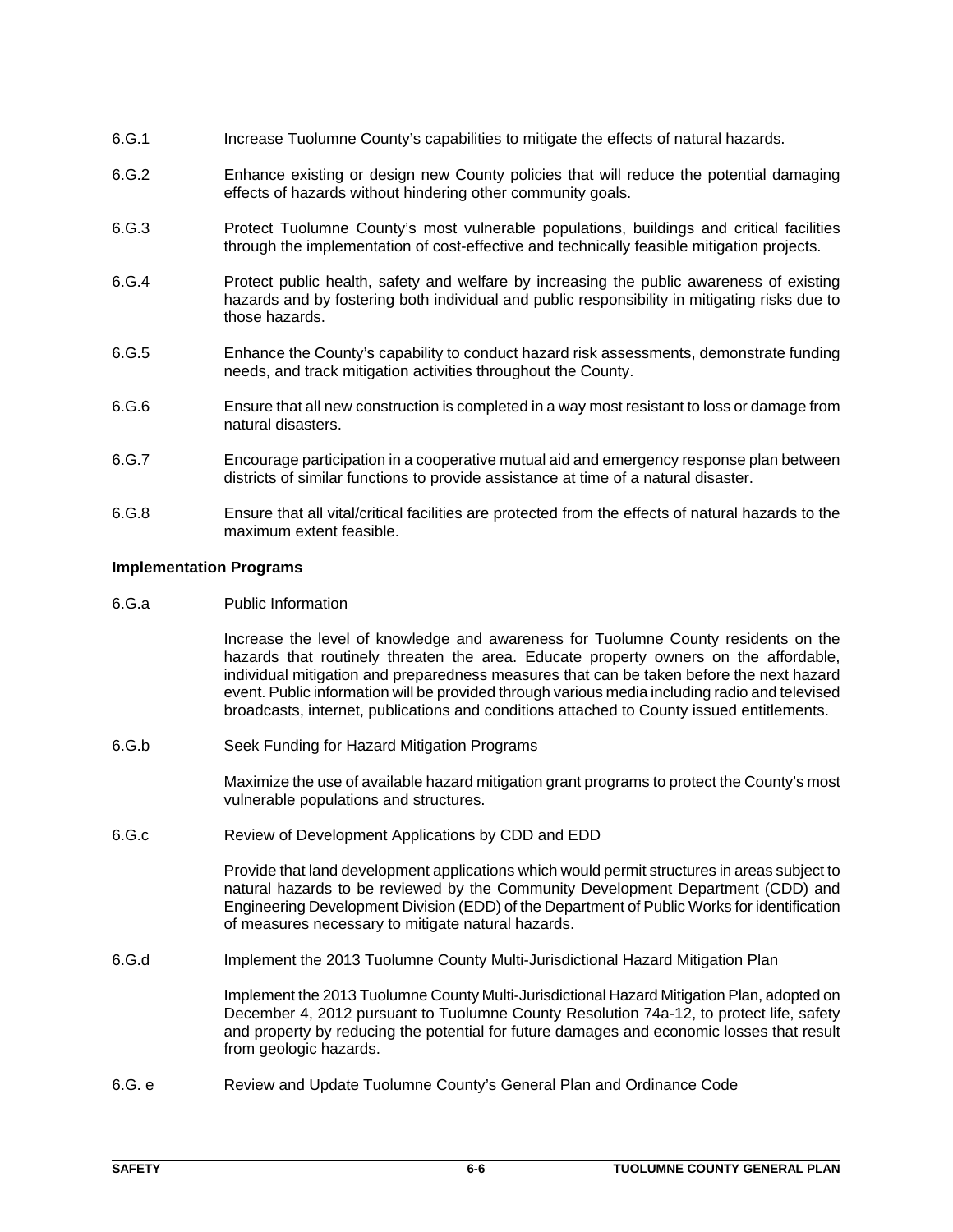Continue to revise or update the County's General Plan and Ordinance Code as new federal and state laws regarding geologic hazards and requirements are enacted.

6.G.f Organize Response to Natural Disasters

Organize response between the Tuolumne County Office of Emergency Services, the Tuolumne County Fire Department, Cal Fire, U.S. Forest Service, the County Sheriff, and other public and private agencies to respond to a natural disaster efficiently.

6.G.g Site Vital/Critical Facilities Protected From Natural Hazards

Site vital/critical facilities where they are protected from natural hazards such as fault zones, flooding and inundation areas.

**Responsibility for Programs:** Administration of the Implementation Programs identified in this section is the shared responsibility of the County Administrator's Office, the Office of Emergency Services and the Community Resources Agency, with the Community Resources Agency serving as the primary administrator.

**Funding Sources:** Administration of the Implementation Programs identified in this section will be funded through the County's General Fund, with the exception of required technical reports which would be prepared at the expense of individual project applicants.

**Time Frame for Implementation:** Implementation of the programs in this section is ongoing.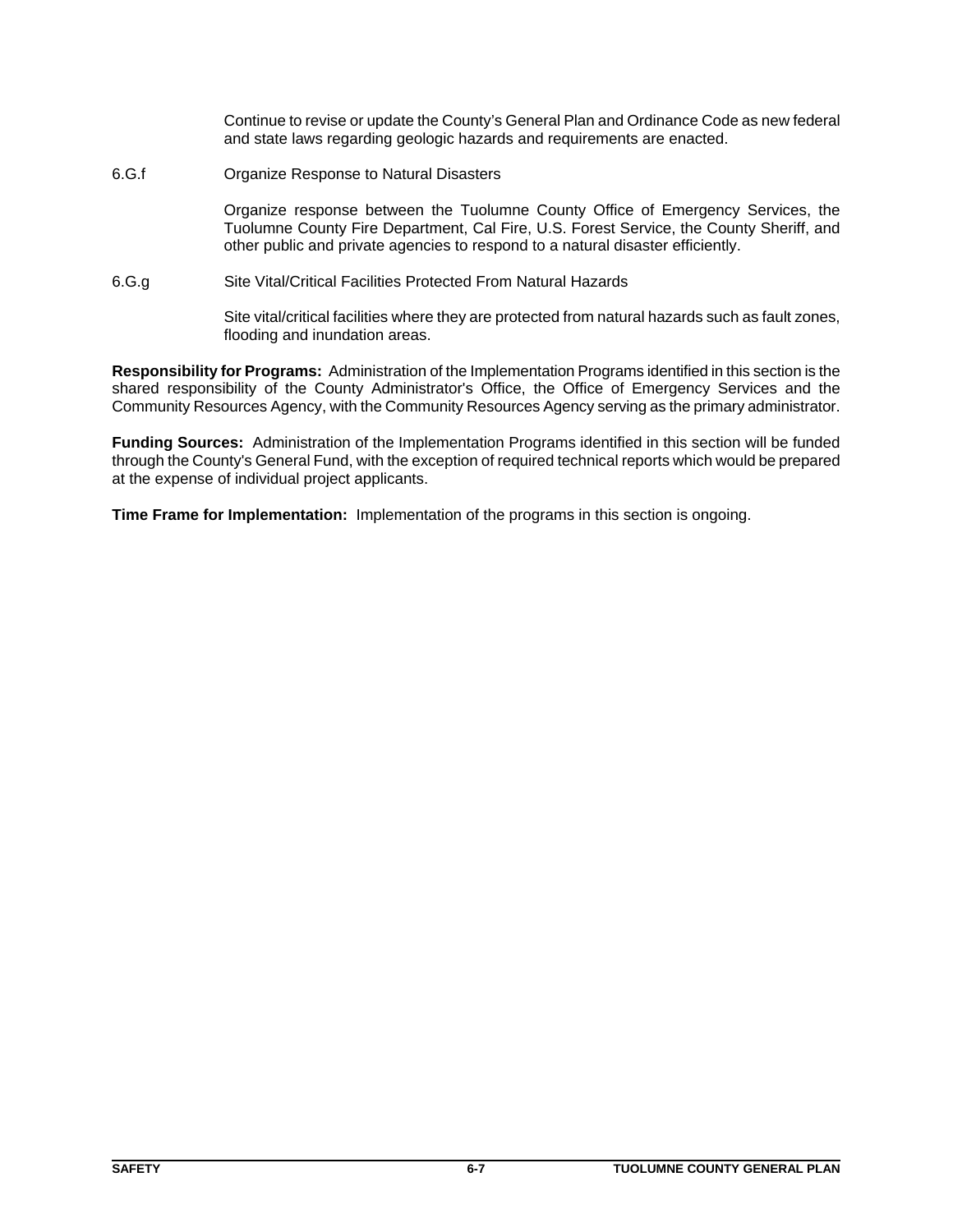## **FLOOD HAZARD**

Tuolumne County has many waterways consisting of ephemeral drainages, intermittent streams, perennial streams and rivers. Most of the major waterways in Tuolumne County are within deeply defined drainage channels, capable of containing flood waters. However, in some areas the drainage channels are less defined and are not capable of containing flood waters. In either case, flood waters create a potential hazard.



#### **FLOODPLAIN SCHEMATIC**

Damages resulting from the development of floodplains can be minimized through floodplain management. This management concept encompasses a program of corrective and preventive measures for reducing flood damage, including but not limited to emergency preparedness plans, public information and floodplain management regulations.

In 1990, Tuolumne County became a "regular" member of the Federal Emergency Management Agency, National Flood Insurance Program. Through this program, the flood hazard zone boundary of the one hundred-year floodplain is the basic planning criteria used to distinguish areas where the danger of floods justify the establishment of floodplain management regulations. A "flood hazard zone" means an area subject to flooding that is delineated as either a special hazard area or an area of moderate or minimal hazard on an official flood insurance rate map issued by the Federal Emergency Management Agency. The identification of a flood hazard zone does not imply the area outside the flood hazard zones or uses permitted within flood hazard zones will be free from flooding or flood damage**.** Areas inside the one hundred-year floodplain and other areas prone to flooding due to rain or dam failure should have some level of regulation or awareness to protect public health, safety, and welfare.

## **GOAL 6.H Protect new and existing structures and land uses from flood hazards in order to minimize loss of life, injury, damage to property, and economic and social dislocations and manage floodplains for their natural resource value.**

## **Policies**

6.H.1 Reduce the potential for damage to property within the 100 year floodplains as designated on the Federal Emergency Management Agency, Flood Insurance Rate Maps and other areas prone to flooding due to rain or dam failure, through limitations on land use.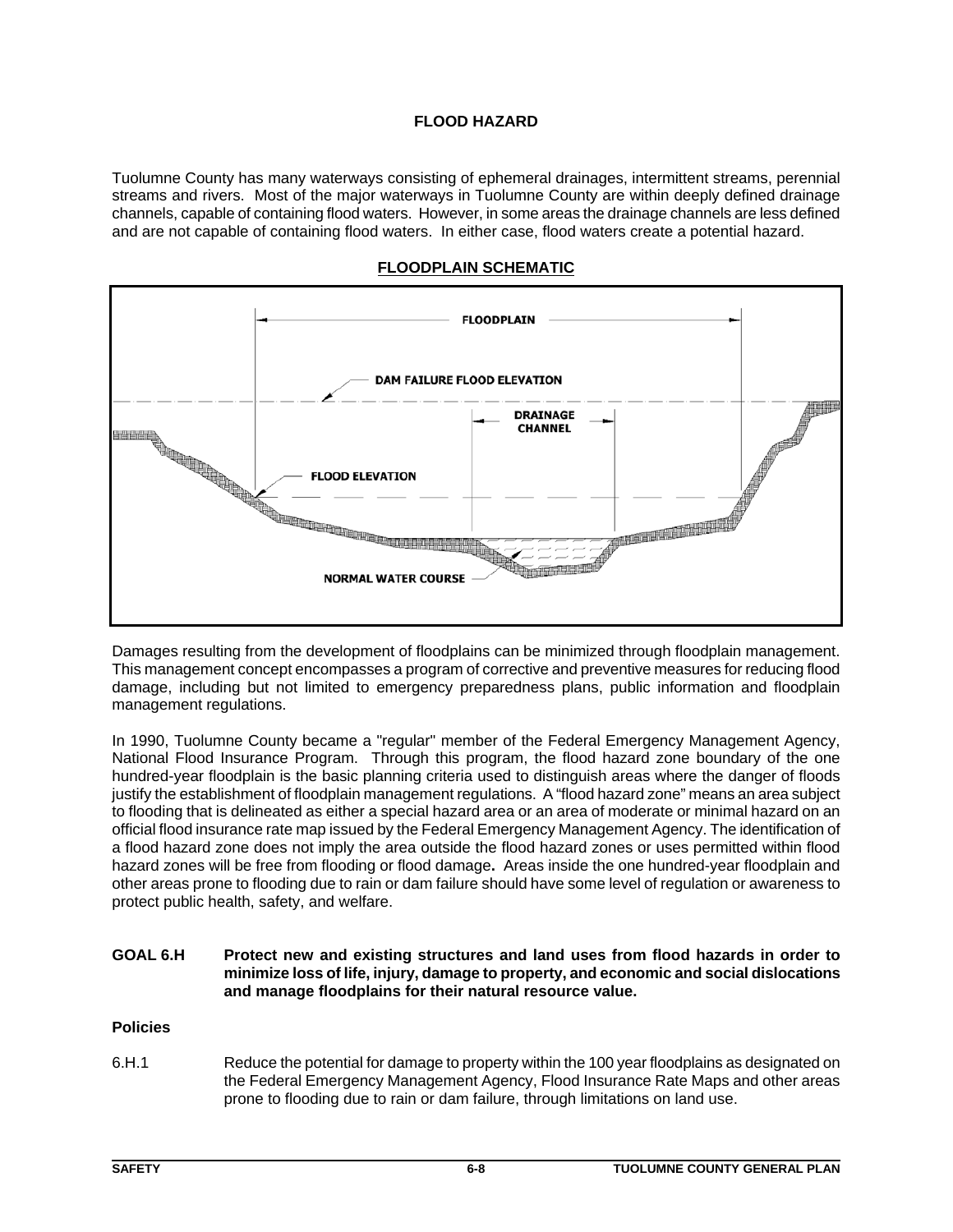- 6.H.2 Work to solve flood control problems in areas where existing development has encroached into a floodplain. Encourage property owners with existing structures within areas subject to flooding, whether identified on the Flood Insurance Rate Maps or not, to conform to the requirements of Chapter 15.24 of the Tuolumne County Ordinance Code, the Flood Damage Prevention Ordinance, to "floodproof" the structures.
- 6.H.3 Review all projects proposed within potential inundation areas due to dam failure as identified on the dam failure inundation maps designated by the Office of Emergency Services (OES) and evacuation plans on file with the County Office of Emergency Services for that area. If a project presents a direct threat to human life, appropriate actions shall be taken, including restriction of development in the subject area.
- 6.H.4 Minimize the risk from flood hazards through land use planning and the avoidance of incompatible structural development in floodplains. Utilize regulatory methods of flood control, such as designating identified floodplains and drainage easements as Open Space, where possible, rather than construction-related methods of flood control. Regulatory methods reduce the need for flood control projects, minimize losses in areas where flooding is inevitable, and attempt to notify those who own property in flood hazard areas of the risks and that they should assume responsibility for their actions.
- 6.H.5 Continue to require evaluation of potential flood hazards prior to approval of development projects and require on-site mitigation to minimize off-site flows. Proponents of new development shall submit accurate topographic and flow characteristics information and depiction of the 100-year floodplain boundaries under fully-developed, unmitigated conditions.
- 6.H.6 Attempt to maintain natural conditions within the 100-year floodplain of rivers and streams in order to maintain stream capacity except under the following circumstances:
	- a. Where work is required to maintain the stream's drainage characteristics and where such work is done in accordance with the Tuolumne County Storm Drainage Master Plan, County Standards and Design Manual, County Flood Damage Prevention Ordinance, California Department of Fish and Game regulations, and Clean Water Act provisions administered by the U.S. Army Corps of Engineers; or
	- b. When facilities for the treatment of development generated runoff can be located in the floodplain provided that there is minimal destruction of riparian vegetation, and such work is done in accordance with the County Flood Damage Prevention Ordinance and California Department of Fish and Game regulations.
- 6.H.7 Continue to make information available to property owners and residents living in floodplains.
- 6.H.8 Prohibit the construction of facilities essential for emergencies and large public assembly in the 100-year floodplain, unless the structure and access to the structure are free from flood inundation.
- 6.H.9 Continue to consult with local, regional, state and federal agencies to achieve adequate flood protection. Cooperate with the Tuolumne Utilities District, surrounding jurisdictions, the City of Sonora, and other public, state and federal agencies in planning and implementing regional flood control improvements.
- 6.H.10 Promote the use of natural or non-structural flood control facilities, including off-stream flood control basins, to preserve and enhance creek corridors.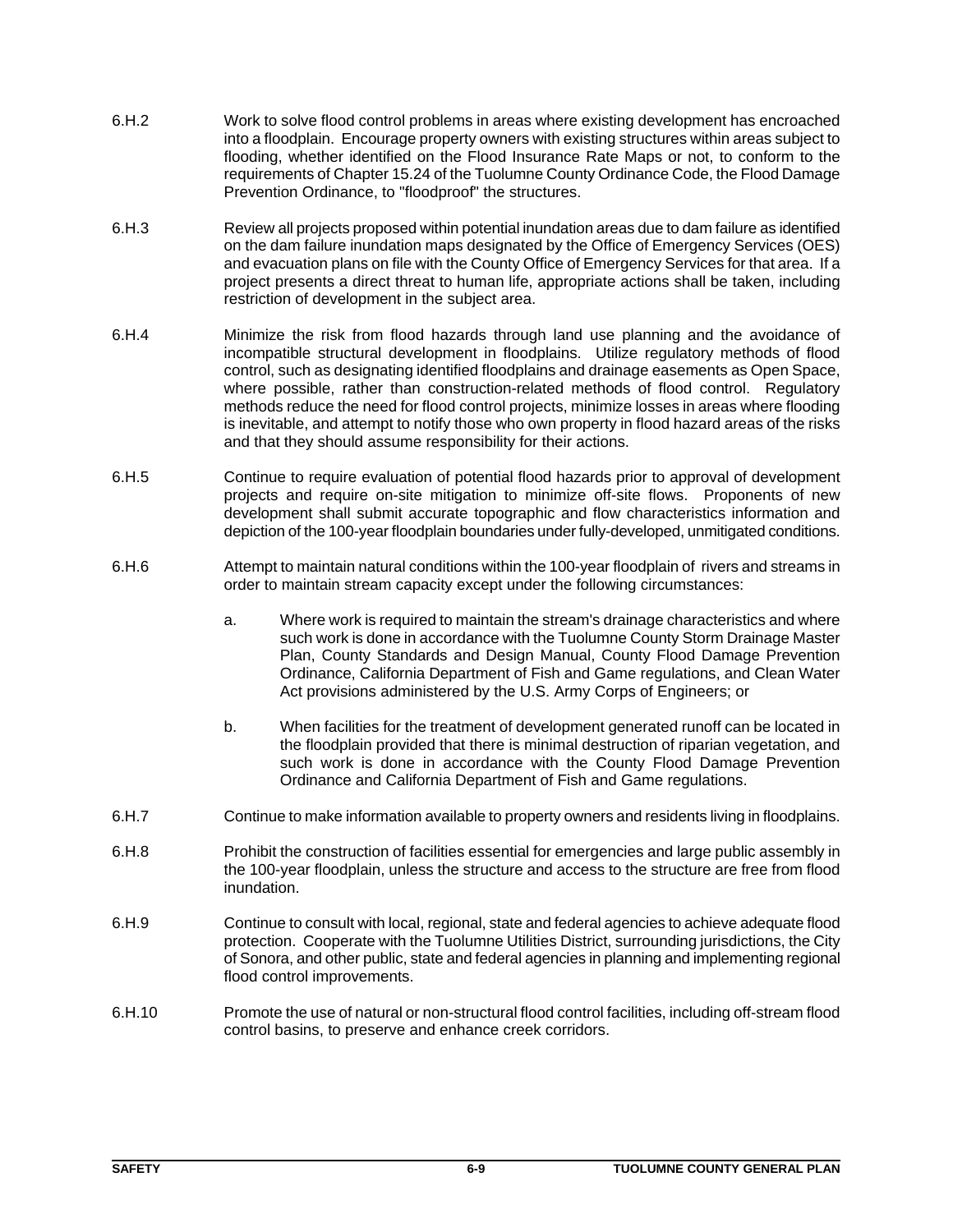## **Implementation Programs**

6.H.a Develop a Flood Hazards Inventory

Create a flood hazards inventory which identifies flooding hazards (i.e., bridges, roads, natural detention and retention basins and other structures) based upon the Flood Insurance Rate Maps, dam inundation information, historic data on flooding, areas vulnerable to flooding after wildfires and other available information, such as information made available from the U.S. Army Corps of Engineers. The inventory shall identify the level of risk from each type of flood hazard and include a detailed flood hazards map which identifies the flooding risk by location.

6.H.b Notification That Land Is Within Designated Flood Zones

Based upon the Flood Insurance Rate Maps, provide notification to the owners of property within designated floodplains of the consequences of constructing within the floodplain. The Community Development Department shall mail a letter to the owner and record a notice on the property, stating that all or a portion of the property is located in a designated floodplain, and is subject to building and/or use restrictions. This information would be revealed to potential buyers during title search.

6.H.c Review and Update Flood Hazard Information

Continue to maintain flood hazard maps and other relevant floodplain data and revise or update this information as new information becomes available.

6.H.d Flood Damage Prevention Ordinance in Designated "Special Flood Hazard Areas"

Continue to implement and enforce the Flood Damage Prevention Ordinance as it pertains to designated "special flood hazard areas", as identified on the Federal Insurance Rate Maps. The Ordinance will be updated as new information becomes available.

6.H.e Flood Damage Prevention Outside Designated "Special Flood Hazard Areas"

Encourage owners of land and improvements within floodplains not identified on the Federal Insurance Rate Maps (FIRM), to develop the property to meet the requirements of the Flood Damage Prevention Ordinance and the Storm Drainage Master Plan and County Standards and Design Manual. Encouragement will be through public information and conditions attached to County issued entitlements.

6.H.f Dam Failure Evacuation Plan

Update the Tuolumne County Emergency Services Plan to accommodate evacuations due specifically to major dam failure.

6.H.g Emergency Plans

Update the Tuolumne County Emergency Services Plan to accommodate evacuations due specifically to the vulnerability of flooding roads, utilities and essential public facilities, and continue to integrate all flood emergency plans with any emergency plans adopted by local, regional, state, or federal agencies which have regulatory authority over floodplains.

6.H.h Public Information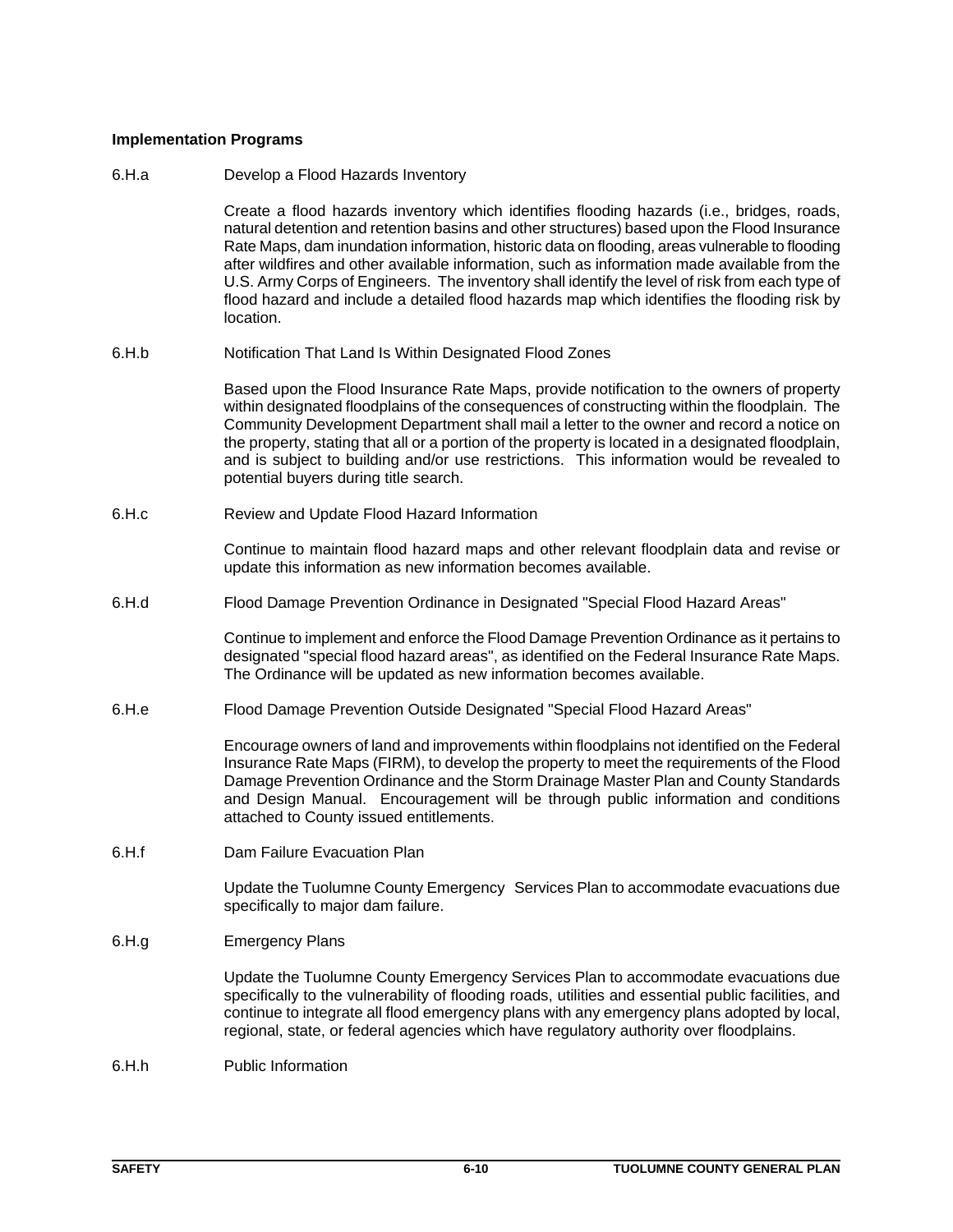Continue to provide flood hazard information to the public. Information available includes flood zones, requirements of the Flood Damage Prevention Ordinance, and how to floodproof existing structures through relocation, or "dry" or "wet" floodproofing.

6.H.i Maintain Stream Carrying Capacity

Maintain stream carrying capacity by continuing to regulate new fill, grading, dredging, vegetative clearance for fire protection and other new development which may increase flood damage by increasing sedimentation in streams and watercourses, or by constricting water courses with structures for roads and driveways. Encourage owners of land and improvements within floodplains to maintain the stream carrying capacity by allowing thinning of dense vegetation, subject to approval of the Community Development Department. Encouragement will be through public information and conditions attached to County issued entitlements.

6.H.j Maintain Public Facilities

Continue to maintain essential public facilities, such as culverts and drainage facilities along County maintained roads, and eliminate logjams and other obstructions from bridges.

6.H.k Mitigate Impacts on Downstream Drainage Facilities

Require new development to mitigate impacts on downstream drainages. Measures necessary to mitigate identified impacts will be attached to development entitlements issued by the County.

6.H.l Determine Whether Flood Conditions Affect Lives and Property

Review the County's and City of Sonora's policies and available data concerning development in floodplains to ensure lives and property are not at risk to future flood conditions.

6.H.m Implement the 2013 Tuolumne County Multi-Jurisdictional Hazard Mitigation Plan

Implement the 2013 Tuolumne County Multi-Jurisdictional Hazard Mitigation Plan, adopted on December 4, 2012 pursuant to Tuolumne County Resolution 74a-12, to protect life, safety and property by reducing the potential for future damages and economic losses that result from flood hazards.

**Responsibility for Programs:** Administration of the Implementation Programs listed in this section is the shared responsibility of the Community Resources Agency and the County Office of Emergency Services with the Community Resources Agency serving as the primary administrator.

**Funding Sources:** Administration of the Implementation Programs listed in this section will be funded through the County's General Fund and from other funding sources when available.

**Time Frame for Implementation:** Implementation of the programs listed in this section related to inventory of existing flood hazards, notification of owners of property in flood hazard zones and updating of the Tuolumne County Emergency Services Plan will be completed prior to the end of FY 2014-2015. All other programs are ongoing.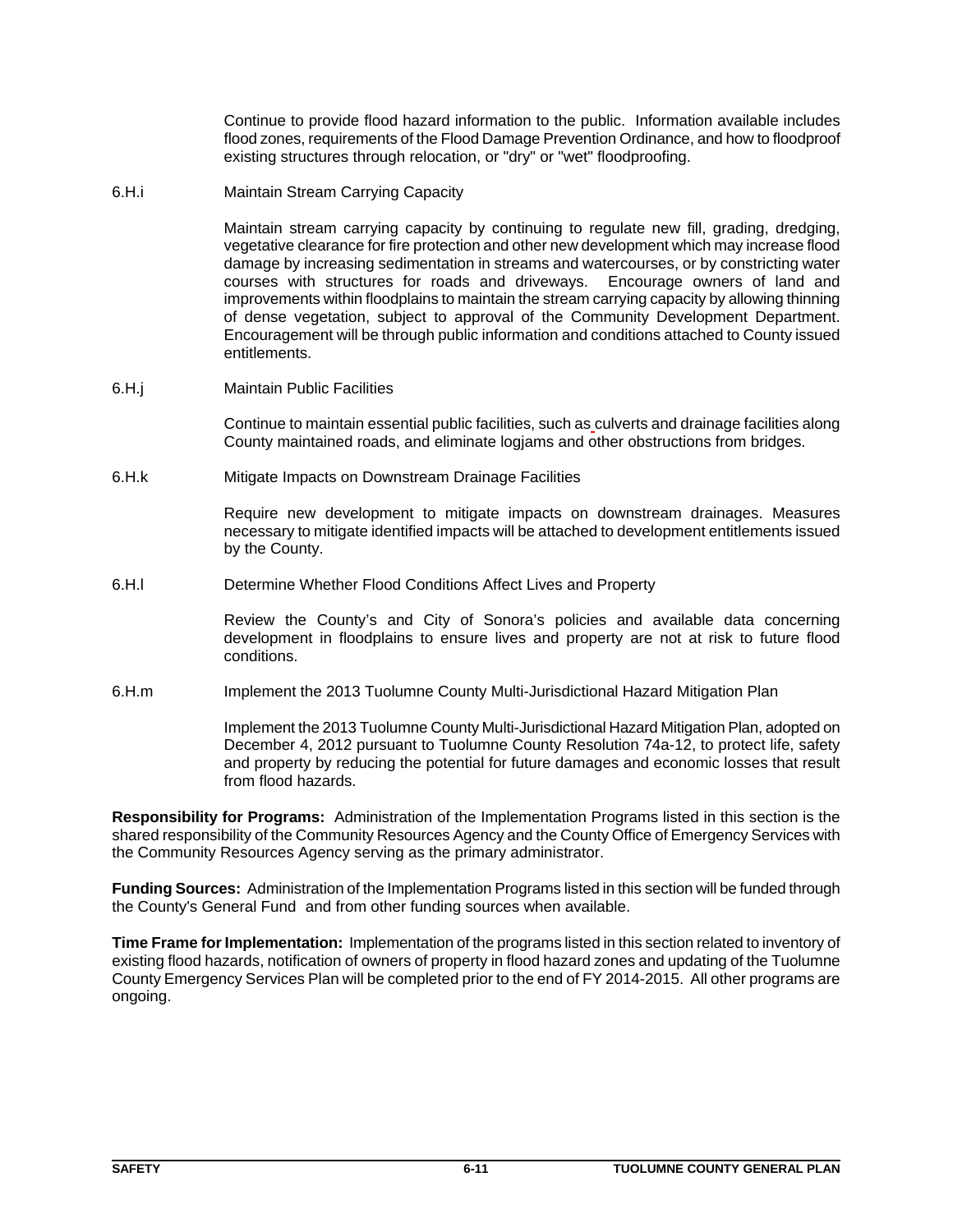Section 65302(g) of the California Government Code requires that each County General Plan contain a Safety Element for the protection of the community from any unreasonable risks associated with the effects of wildland and urban fires. The Safety Element must address evacuation routes, peakload water supply requirements, minimum road widths, and clearance around structures, as those items relate to identified fire hazards.

Tuolumne County contains a diverse mixture of fire environments, ranging from urban shopping centers, multifamily developments, and small-lot subdivisions to blue oak grasslands in the west County and timber stands in the Stanislaus National Forest, including the interface, where development and natural vegetation meet.

Fire protection services within the County are provided by several agencies, representing federal, state, and local jurisdictions, with the assistance of the County's citizens serving as volunteer firefighters. Generally speaking, fire protection missions are broken into two categories; life and property fire protection and wildland fire protection. The majority of the County outside of the Stanislaus National Forest, Yosemite National Park, the City of Sonora and Tuolumne City are State responsibility areas as defined by Sections 4126-4127 of the Public Resources Code. Therefore the California Department of Forestry and Fire Protection (CAL FIRE) is responsible for wildland fire protection in these areas. CAL FIRE utilizes the *Strategic Fire Plan for the Tuolumne/Calaveras Unit* to plan fire prevention, protection and suppression strategies. This plan provides a comprehensive framework explaining how CAL FIRE will assess current and anticipated hazards and risks, develop objectives to mitigate those hazards and risks, establish benchmarks for success, develop strategies to meet the objectives, implement the strategies and facilitate a monitoring system to verify the plan remains connected to the needs of the Tuolumne/Calaveras Unit and stakeholders.

The fire protection agencies within Tuolumne County provide all of the services traditionally associated with fire departments throughout the nation: structural and wildland fire protection, rescue services, and medical aid responses. Complicating fire protection in Tuolumne County is the fact that the County is situated in one of the most hazardous wildland fire environments in the world. Fire protection planning efforts within the County must recognize the need to provide traditional services in light of the extreme fire hazard present within the County. Tuolumne County utilizes the *Highway 108 Strategic Plan* as the guidance document over the *Tuolumne County Community Wildfire Protection Plan*. These documents are used to guide wildland fire prevention, protection and suppression planning. The *Tuolumne County Community Wildfire Protection Plan* was adopted in 2004. It is a comprehensive plan that combines all of Tuolumne County's prefire components into one document. It includes the County's concept of prefire management, a description of the County, a discussion of the stakeholders, fuels, weather, level of service and assets at risk in the County; prefire management plans of fire protection agencies, fire safe councils and strategic groups in the County; and a discussion of the institutional issues related to implementation of this plan. This plan addresses how agencies within Tuolumne County are trying to mitigate the wildland fire hazard and ignition problem in the County. The overall goal of this plan is to reduce costs and losses from wildland fire in Tuolumne County by protecting assets at risk through focused prefire management prescriptions, enhancement of strategic fire defense systems and improved initial attack success.

The *Emergency Services Plan for Tuolumne County* describes the organizational response to typical emergency situations encountered in Tuolumne County. A Wildland Fire Plan is included as Annex G. The purpose of the Wildland Fire Plan is to outline the response organization, command authority, responsibilities, functions and interactions required to mitigate the damaging effects of a large scale or major wildland fire impacting the County. The Wildland Fire Plan is designed to unify agencies responding to a wildland fire under the Incident Command System (ICS) to best utilize resources and most effectively minimize damage to life and property caused by the event.

Structural fire protection is provided to the unincorporated area of the County by providing a cooperative fire protection services approach. Currently CAL FIRE provides administrative and operational services through a fire protection agreement, to the County of Tuolumne, the Jamestown Fire Protection District and the Groveland Community Services District. The remaining local fire agencies in the County, including the Tuolumne Fire District, Columbia Fire Protection District, Mi-Wuk Sugar Pine Fire Protection District, Strawberry Fire Protection District and the Twain Harte Community Services District, play a cooperative role in the fire protection services of the County. However, fire protection needs within the County are continuing to grow and change as the population base within the County changes. In order to provide appropriate levels of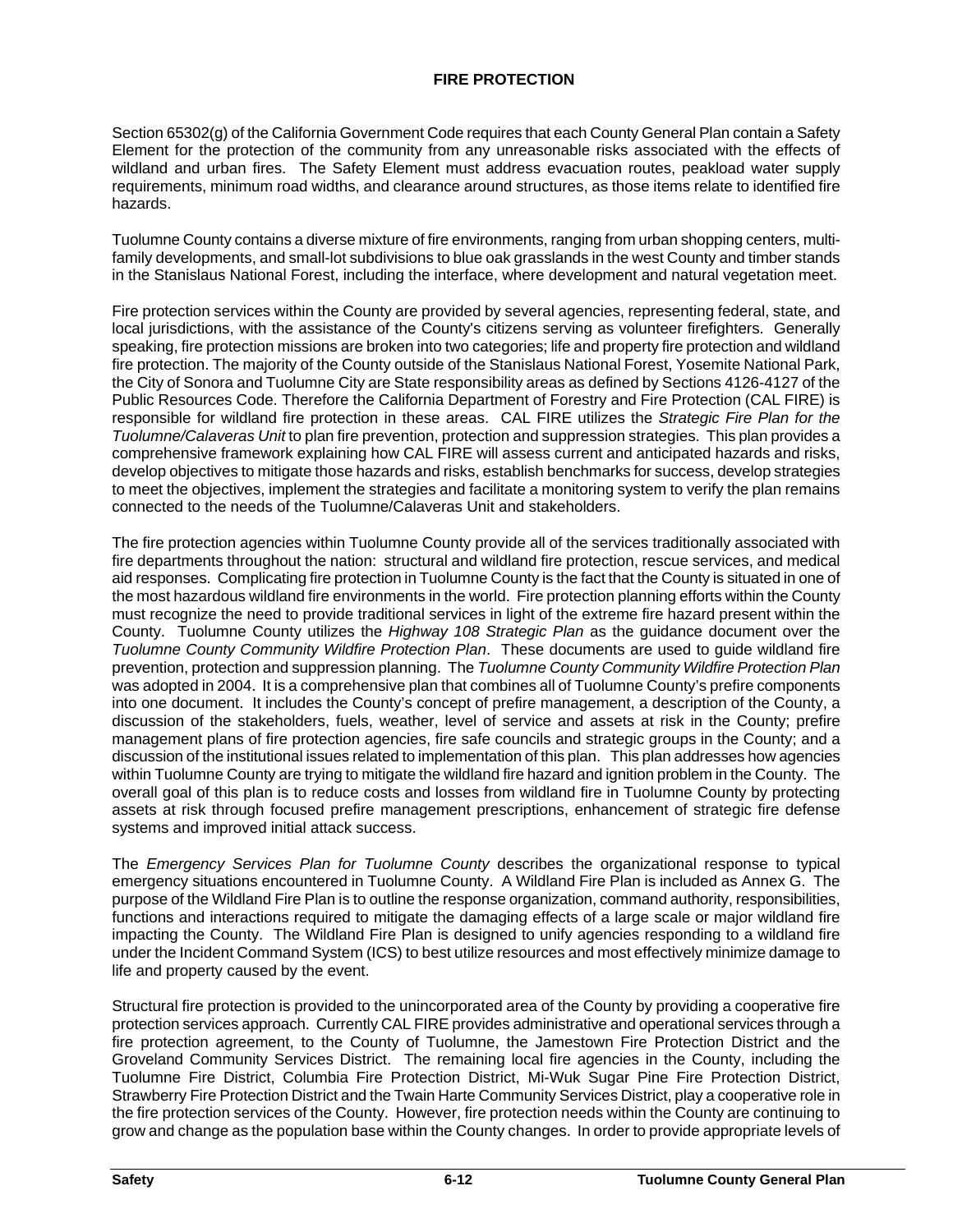fire suppression services within the County, it may become necessary to further consolidate current agencies that provide fire suppression services into one or more agencies which can accommodate the growing and changing fire suppression needs within the County.

The Tuolumne County Fire Department (TCFD) *Service Level Stabilization Plan* was adopted in 1992. The Stabilization Plan was designed to address the fire protection needs of the area served by TCFD. It is a general planning document for development of TCFD through acquisition of fire stations, apparatus and equipment and the provision of personnel and support services. The Plan centers on three goals:

- 1. Clearly define the baseline service level for TCFD;
- 2. Identify stable funding sources for TCFD through a realistic annual operations budget; and
- 3. Establish an apparatus replacement fund.

A functionally integrated fire protection system, involving federal, state, and local government resources, is the most cost effective method of delivering high quality fire protection where life, property, and valuable natural resources are at risk. Such a system would allow coordination of fire prevention, protection, and suppression strategies; insuring that both fire starts and the losses associated with fire are minimized.

The Fire Protection Section of the Safety Element insures that impacts on fire protection services resulting from County development will be addressed through the land use planning process. Programs are included which require that fire protection measures be incorporated into new development.

## **GOAL 6.I Provide structural fire protection to persons and property within Tuolumne County consistent with the needs dictated by the level of development and in accordance with current federal, state, and local fire protection agency regulations and policies.**

## **Policies**

- 6.I.1 Improve the County circulation system as necessary to minimize delay of emergency vehicle response and evacuation due to traffic congestion.
- 6.I.2 Maintain adopted levels of fire protection service.
- 6.I.3 Require new development to be consistent with State and County regulations and policies regarding fire protection.
- 6.I.4 Determine that new development does not adversely impact fire protection services provided by local fire agencies within Tuolumne County.
- 6.I.5 Continue to encourage interaction and cooperation between the Tuolumne County Fire Department/CAL FIRE and local fire agencies in responding to and recovering from emergency situations.

## **Implementation Programs**

6.I.a Cooperation Between TCTC, TCFD and Sheriff's Department

Encourage cooperation between the Tuolumne County Transportation Council (TCTC), the Tuolumne County Fire Department (TCFD) and the Tuolumne County Sheriff's Department regarding transportation issues prior to each revision of the Regional Transportation Plan by the TCTC. Fire Department and Sheriff's Department comments regarding emergency response corridors, evacuation routes and needed improvements, such as helispots, should be considered when revising the list of Circulation Improvement Projects.

6.I.b Minimize Response Times

Consult with the Tuolumne County Fire Department when reviewing plans for new Countymaintained roads and improvements to existing County-maintained roads in order to minimize emergency equipment response times.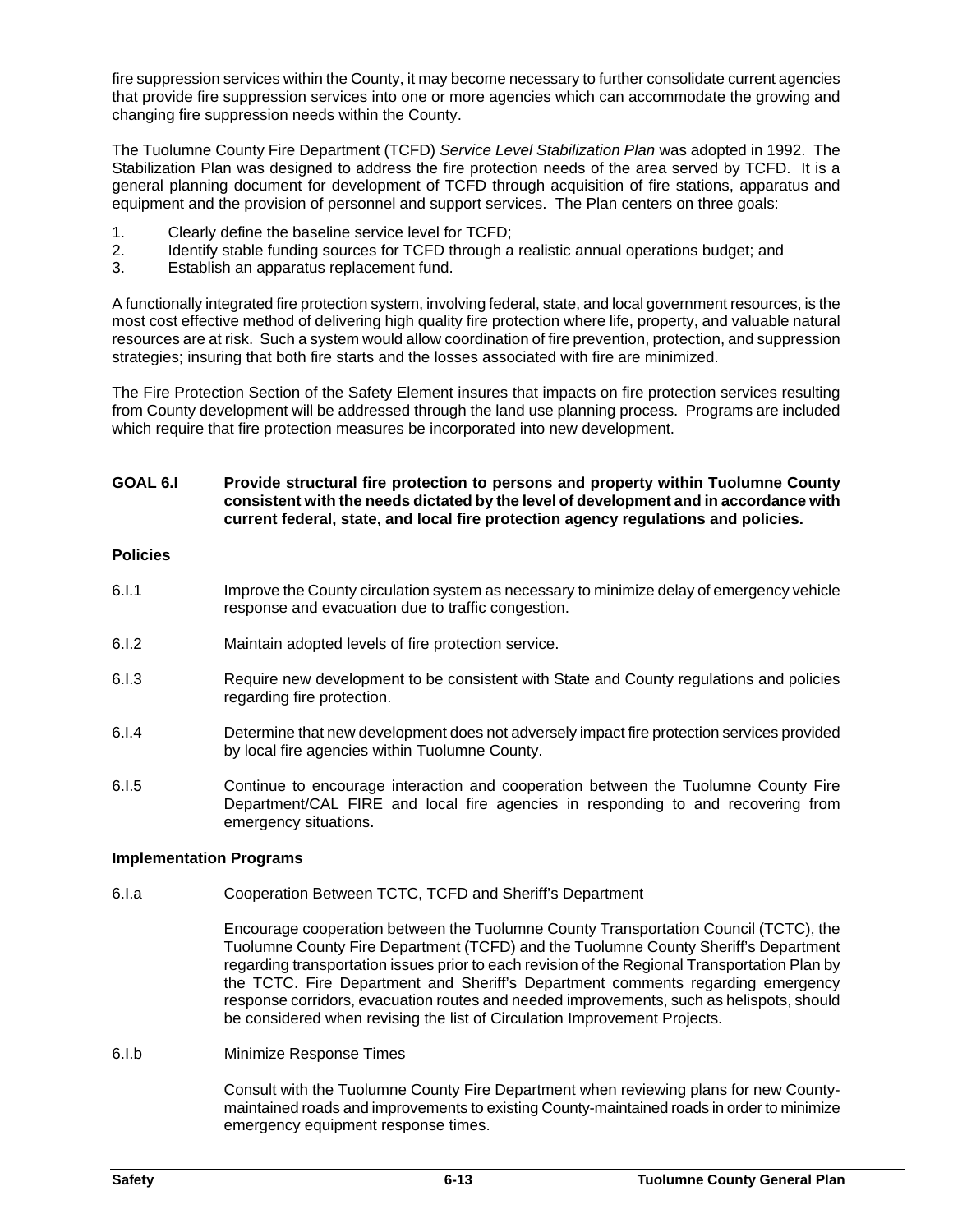6.I.c Apply Contemporary Standards to New Development

Forward applications for new development to the Tuolumne County Fire Department/CAL FIRE for evaluation and identification of necessary fire protection measures for such development based upon contemporary fire prevention measures and protection standards.

6.I.d Determine Impacts to Fire Protection Services

Support the efforts of fire protection agencies in the County. Solicit comments from the agencies responsible for providing life, property, and wildland fire protection on the impact proposed development would have on the existing fire protection services, and recommendations for measures to maintain the established level of service.

## 6.I.e Improve Service Levels

Strive to improve the County's Insurance Service Office (ISO) ratings through improved infrastructure of hydrants and water availability, and by reducing response time with a greater number of strategically placed and fully staffed fire stations. ISO ratings should not exceed 9 for areas without hydrants and should not exceed 6 for areas with hydrants within the jurisdiction of the Tuolumne County Fire Department as outlined in the 1992 *Tuolumne County Fire Department Service Level Stabilization Plan*. Provide assistance to fire protection agencies in their efforts to improve ISO ratings wherever possible.

6.I.f Implement the 2013 Tuolumne County Multi-Jurisdictional Hazard Mitigation Plan

Implement the 2013 Tuolumne County Multi-Jurisdictional Hazard Mitigation Plan, adopted on December 4, 2012 pursuant to Tuolumne County Resolution 74a-12, to protect life, safety and property by reducing the potential for future damages and economic losses that result from fire hazards.

6.I.g Coordinate Response to Fire Emergencies

Improve interdepartmental communications in order to coordinate fire emergency response between the Tuolumne County Office of Emergency Services, the Tuolumne County Fire Department, local fire agencies, CAL FIRE, the U.S. Forest Service, the National Park Service, the County Sheriff and other agencies.

#### **GOAL 6.J Provide protection to County residents and natural resources from the losses associated with wildland fire.**

## **Policies**

- 6.J.1 Consider the fire hazard severity zone and the risk of wildland fire when evaluating development applications in areas subject to wildland fire.
- 6.J.2 Reduce the exposure to risk from wildland fire to an acceptable level. High or very high fire hazard areas may be developed only if they can be made safe by planning, construction, or other fire safety measures.
- 6.J.3 Require new development to have adequate fire protection and to include, where necessary, design and maintenance features that contribute to the protection of the County from the losses associated with wildland fire.
- 6.J.4 Determine that the fire hazard to adjacent property and improvements will not be increased as a result of new development.
- 6.J.5 Promote public awareness of wildland fire hazards present within the County, as well as proper fire prevention and protection practices.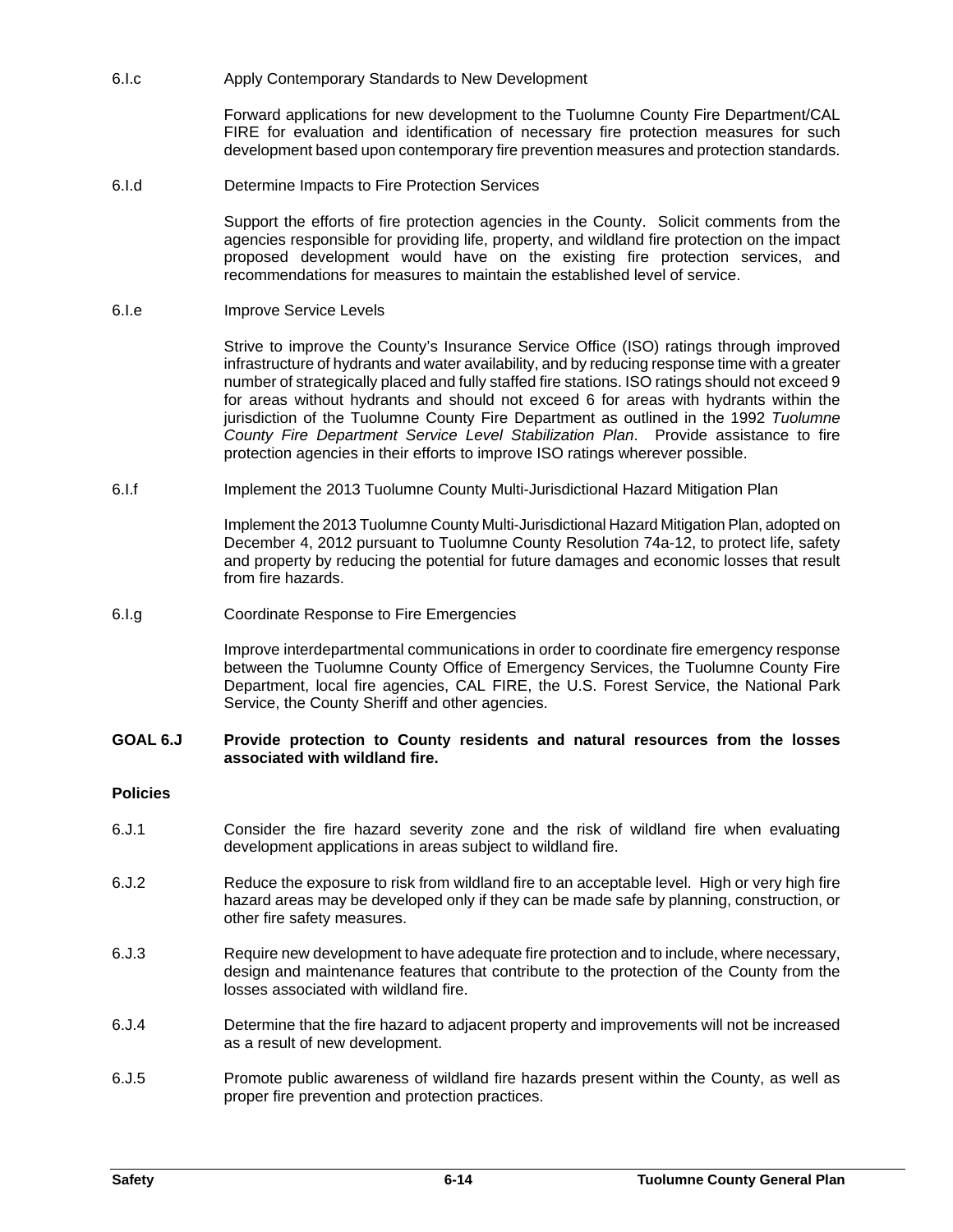- 6.J.6 Strive to maintain all currently assigned assets at the CAL FIRE Columbia Air Attack Base at the Columbia Airport.
- 6.J.7 Maintain firefighting assets within the County at current levels.
- 6.J.8 Encourage rapid post-fire assessment and rehabilitation of burned lands to limit soil erosion, protect water quality, minimize flooding and restore damaged landscapes.
- 6.J.9 Protect natural resources from the effects of wildland fire consistent with fire protection planning documents adopted by Tuolumne County and CAL FIRE.
- 6.J.10 Require property owners to maintain wildlands in a fire resistant manner consistent with Section 4291 of the Public Resources Code. Assist fire protection agencies in their efforts to enforce Section 4291.
- 6.J.11 Encourage the eradication of invasive plant species to protect native habitats, conserve agricultural land, support ecological diversity and reduce the wildland fire hazard.
- 6.J.12 Support efforts to restore sustainable landscapes and functioning ecosystems following wildland fire.
- 6.J.13 Consider effects on cultural resources, wildlife habitat and special status species when developing wildfire prevention, protection and recovery plans.
- 6.J.14 Identify assets that require protection from wildland fire and prioritize their protection needs.
- 6.J.15 Encourage resolution of conflicts between wildland fire protection and habitat conservation for wildlife.

## **Implementation Programs**

6.J.a Determine Significance of Fire Hazards

Utilize the CAL FIRE Forest and Resource Assessment Program "Fire Hazard Severity Zone Map", including revisions thereto, as a basis for determining the significance of fire hazards when reviewing development applications.

6.J.b Acceptable Development in Fire Hazard Areas

Recognize that new development, including urban or clustered development, is acceptable in moderate, high and very high fire hazard zones, provided that project design meets California Building and Fire Codes including Wildland-Urban Interface Building Codes. Such developments may be required to provide and maintain additional off-site fire defense improvements.

6.J.c Fire Protection Standards for New Development

Require new development to mitigate wildland fire hazards in such a manner that it minimizes the chance of wildland fire originating outside the development from entering the development and minimizes the chance of fire originating within the development escaping to adjoining property and adjacent wildland.

6.J.d Incorporate Fire Safe Design into New Development

Require developers to incorporate fire protection improvements into project designs where determined necessary. Fuelbreaks, green belts, long-term comprehensive fuel management programs, access to developed water sources, strategic helispots (with water supply), and perimeter road systems can all serve to reduce the fire hazard on project sites as well as adjacent property.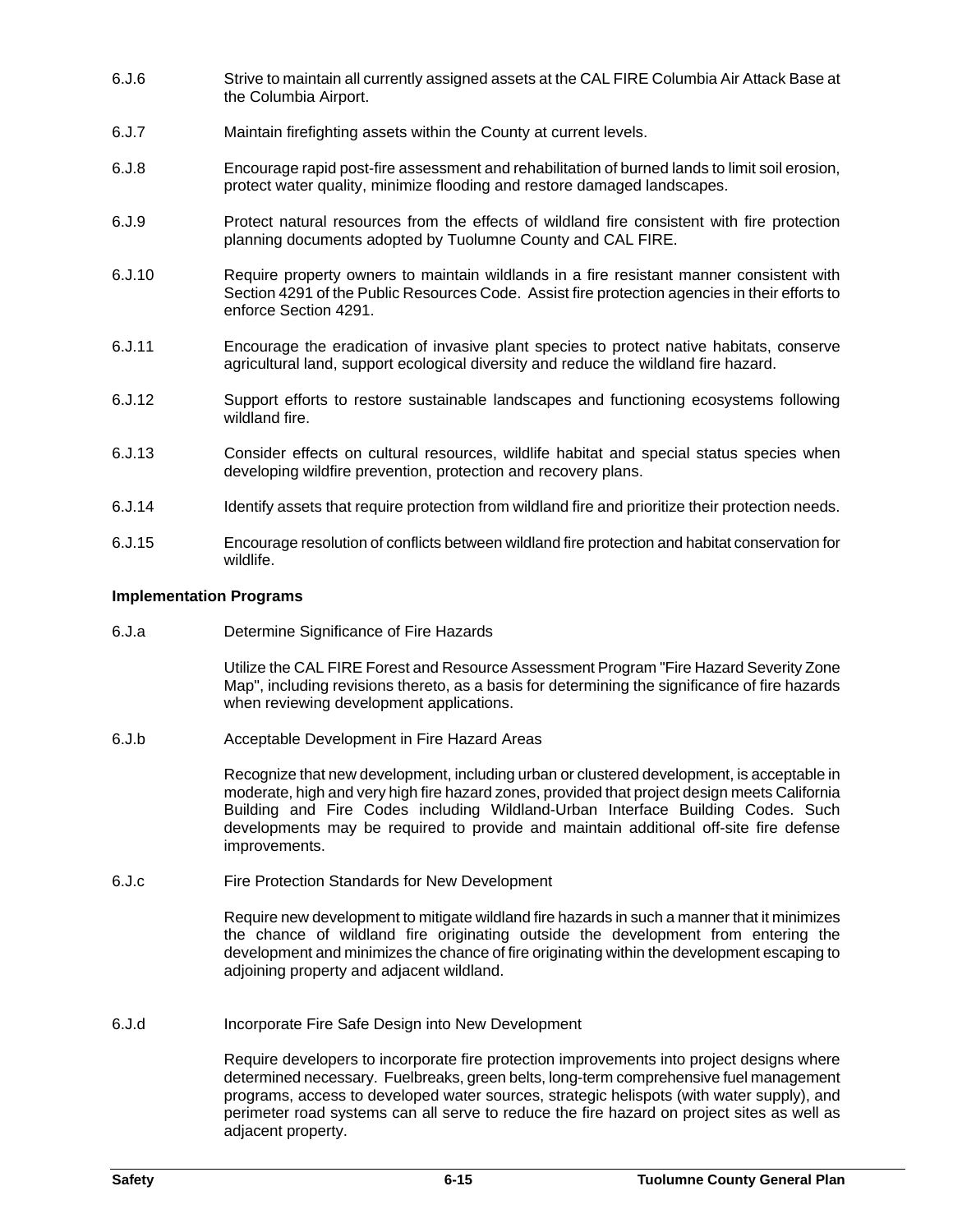6.J.e Require Maintenance of Fuel Reduction Measures

Incorporate mechanisms into development entitlements where necessary to maintain fire protection measures, such as green belts, fuel breaks, or fuel reduction. Such mechanisms could include County Service Areas, Homeowners Associations, mitigation monitoring agreements, or other verifiable forms of assurance.

6.J.f Require New Development to Provide Safe Ingress and Egress

Require new development in areas subject to wildland fire to provide safe ingress and egress in accordance with Chapter 11.12 of the Tuolumne County Ordinance Code, the County's inlieu regulations pursuant to Section 4290 of the Public Resources Code. Encourage new development that complies with Chapter 11.12 to provide multiple access routes, especially in very high fire hazard severity zones or where one access route is susceptible to closure by landslide, loss of a bridge or other cause. Properly constructed roads can act as fuel breaks and fire operation lines, in addition to providing ingress and egress.

6.J.g Review of Development Applications by TCFD

Support the efforts of the Tuolumne County Fire Department (TCFD) to prevent loss of life, property and resources. Refer land development applications which would permit structures in areas subject to wildland fire to the Tuolumne County Fire Department (TCFD)/CAL FIRE for review and identification of measures necessary to mitigate the fire hazard.

6.J.h Consult with Affected Federal Agencies

Consult the U.S. Forest Service, National Park Service and other federal land management agencies regarding applications for development on privately owned lands located adjacent to or within the boundary of the Stanislaus National Forest, Yosemite National Park or other federal lands to obtain comments regarding the impact of the project on the wildland fire protection mission of that agency.

6.J.i Seek Funding for Fire Prevention Programs

Actively seek funding to develop fire prevention public awareness and education programs.

6.J.j Maintain Firefighting Capabilities

Strive to maintain all firefighting capabilities in the County at current levels or improve the current level of service.

6.J.k Retain the Columbia Air Attack Base

Work with CAL FIRE to retain all currently assigned assets at Columbia Air Attack Base at Columbia Airport.

6.J.l Provide Airports to Facilitate Fire Suppression and Evacuation

Continue to make County airports available to facilitate fire suppression aircraft operations and emergency medical evacuation.

6.J.m Modify Policies to Reduce Risk to Lives and Property from Wildfires

Modify the County's policies concerning development in the wildland urban interface area to further reduce the risk of life and property loss from future wildfires.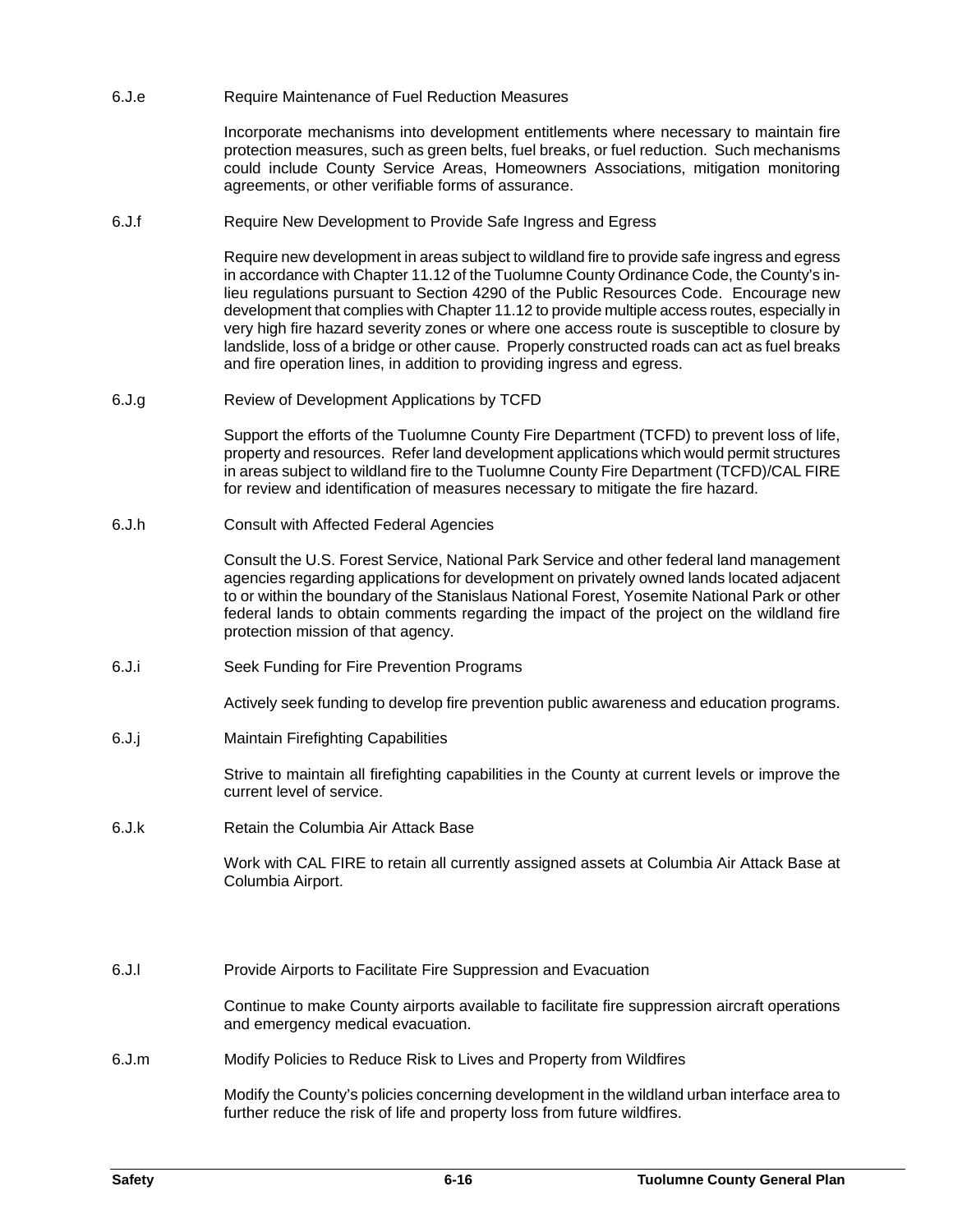6.J.n Protect Natural Resource Values

The wildland areas in Tuolumne County provide natural resource values to the citizens of the County, visitors and other persons throughout the State. These values include watershed resources, timber resources, visual resources, carbon sequestration, wildlife habitat and special status species habitat. Utilize the *Tuolumne County Community Wildfire Protection Plan*, the *Highway 108 Strategic Plan*, the CAL FIRE *Strategic Fire Plan for the Tuolumne/Calaveras Unit* and other adopted fire prevention, protection and response plans to identify the maximum acceptable wildfire size and acceptable initial attack success rate for protection of wildland areas and provide the resources necessary to achieve these standards.

## 6.J.o Dead and Dying Trees

Require property owners to remove trees killed by drought, disease, insects and other pests to utilize the timber value and reduce the wildland fire hazard consistent with Section 4291 of the Public Resources Code unless a tree is determined to have significant wildlife habitat value by a qualified biologist.

6.J.p Invasive Plant Species

Support the efforts of the Agricultural Commissioner to control, and where possible, eradicate, invasive plant species in the County. Refer applications for discretionary land development entitlements to the Agricultural Commissioner to identify potential impacts from invasive plant species and recommend appropriate mitigation measures.

6.J.q Discourage Sale of Invasive Plant Species

Discourage the sale of invasive plant species and noxious weeds identified by the State.

6.J.r Burn Area Recovery Plans

Support the efforts of CAL FIRE, the Tuolumne County Fire Department, local fire agencies, fire safe councils, other fire protection organizations such as the Southwest Interface Team (SWIFT), and property owners to develop burn area recovery plans that include rapid postfire assessment and implementation actions that encourage salvage of burned trees and reforestation activities, create resilient and sustainable landscapes and restore functioning ecosystems.

6.J.s Consider Effects on Wildlife

Evaluate the effects on wildlife habitat and special status species when developing wildfire prevention, protection and recovery plans. Incorporate measures to mitigate potentially significant impacts into adopted plans.

6.J.t Consider Native Species Habitat

Incorporate the habitat needs of native wildlife species into wildfire prevention, protection and recovery plans. Utilize plant species native to the area when designing revegetation plans.

6.J.u Consider Effects on Cultural Resources

Evaluate the effects on cultural resources when developing wildfire prevention, protection and recovery plans. Incorporate measures to mitigate potentially significant impacts into adopted plans.

6.J.v Prioritize Assets at Risk

When updating the Tuolumne County Community Wildlfire Protection Plan or updating or preparing other Community Wildfire Protection Plans, include the following: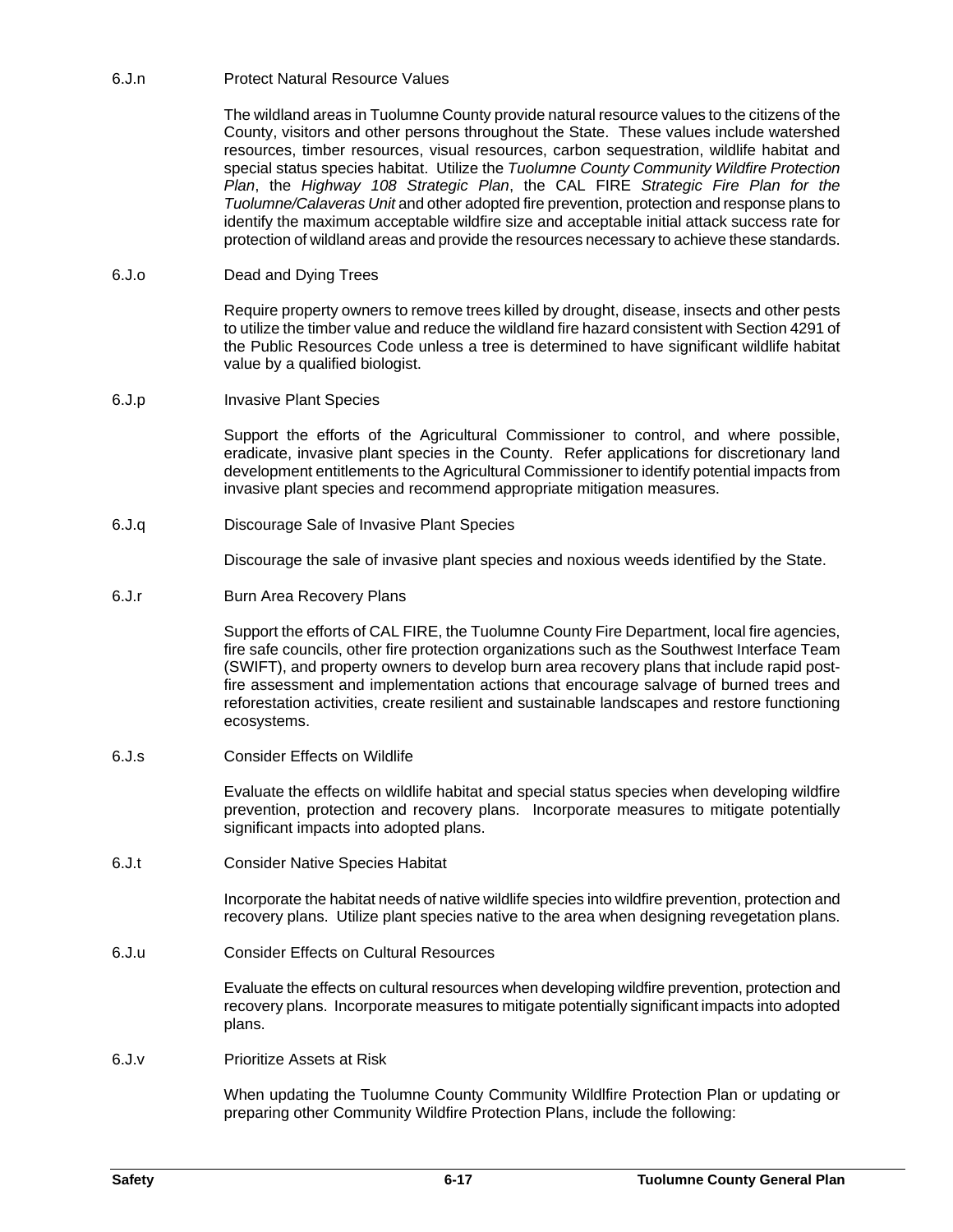- Identify assets that require protection from wildland fire and prioritize their protection needs in the event that not all assets can be protected from an approaching fire; and
- Identify fire defense strategies, such as fire ignition resistant areas, that provide fire protection without dependence on air attack and could serve as safety zones for the public or emergency support personnel.
- 6.J.x Fuel Reduction in Habitat Conservation Areas

Coordinate with CAL FIRE, the Tuolumne County Fire Department and the California Department of Fish and Wildlife to identify acceptable levels of wildland fuel reduction in areas conserved for biological resources to mitigate impacts of development.

6.J.y Essential Public Facilities

Locate new essential public facilities including, but not limited to, hospitals, health care facilities, emergency shelters, emergency operations centers and emergency communications facilities, outside very high fire hazard severity zones if feasible. If essential public facilities must be located in high or very high fire hazard severity zones, incorporate design, construction or other measures to minimize damage in the event of a wildland fire.

6.J.z Major Wildland Fires

In the event of major wildland fires that exceed the capability of local fire protection resources to control, implement the Wildland Fire Plan contained in the *Emergency Services Plan for Tuolumne County*.

**GOAL 6.K Establish and maintain a codified fire protection risk management strategy which requires new development within Tuolumne County to incorporate or supply fire protection infrastructure and improvements necessary so that such development does not exceed the capabilities of the County's fire protection resources.**

## **Policies**

- 6.K.1 Review County fire protection regulations to see that they provide for the protection of the public from structural and wildland fire.
- 6.K.2 Apply contemporary fire prevention and protection standards to new development as outlined in the 1992 *Tuolumne County Fire Department Service Level Stabilization Plan*.
- 6.K.3 Require fire prevention and protection measures to be built into new development projects.
- 6.K.4 Determine the impact proposed development will have on the provision of fire protection services and maintain the established level of service as outlined in the 1992 *Tuolumne County Fire Department Service Level Stabilization Plan*.
- 6.K.5 Require that fire flow be provided for development of property designated Commercial, Industrial, Business Park, Mixed Use, Recreational, Low Density Residential, Medium Density Residential, and High Density Residential.
- 6.K.6 Require that new development be provided with access roads which allow for safe and efficient response by emergency apparatus and the safe evacuation of residents in the event of structural or wildland fire.
- 6.K.7 Require that residential development provide for defensible space around structures.
- 6.K.8 Require that street and structural identification are provided to assist in emergency response.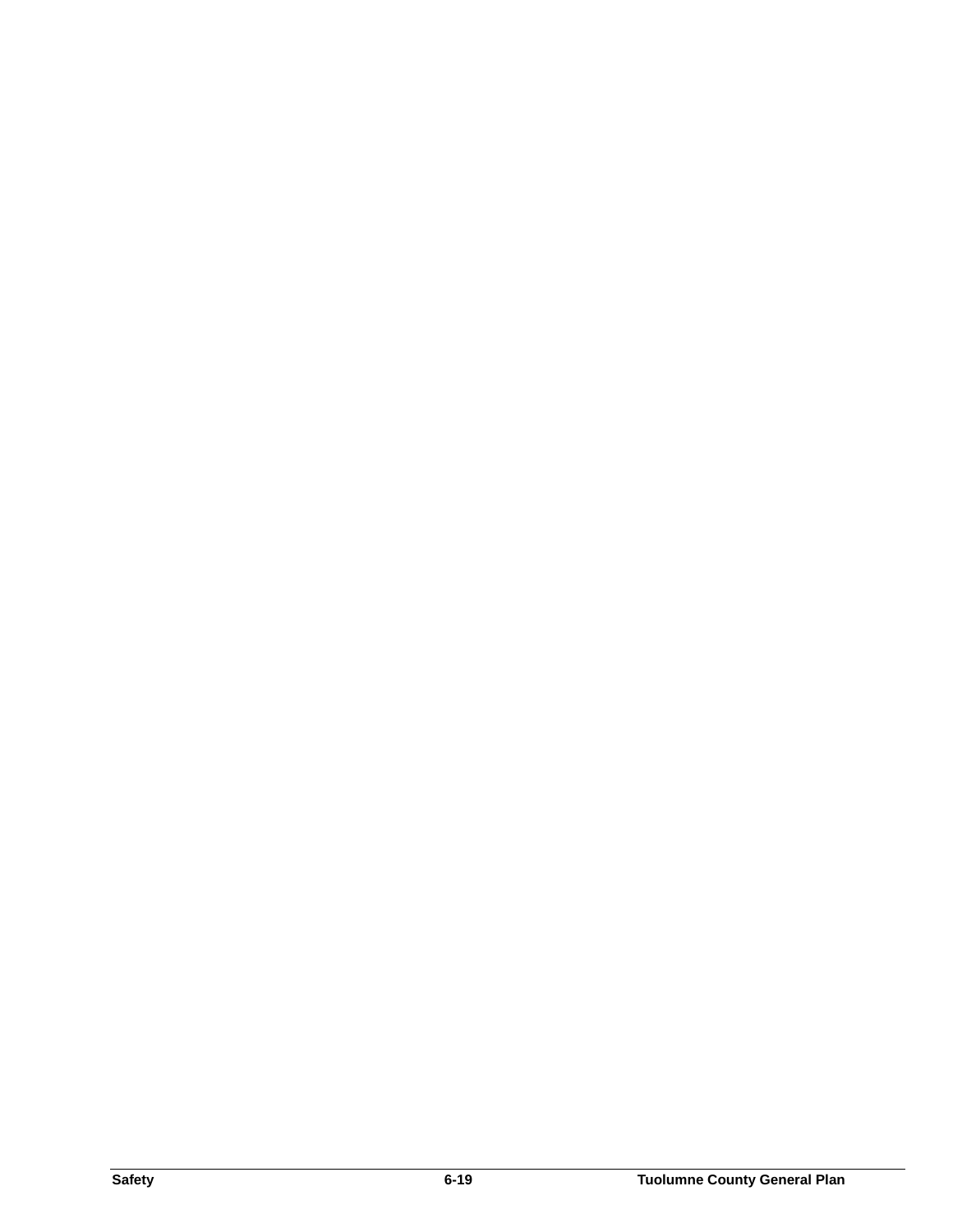

| J                                                                                                                                                                                                                                                                                                                                                                                                                                                                                                                                                                                                                                                                                                                             |
|-------------------------------------------------------------------------------------------------------------------------------------------------------------------------------------------------------------------------------------------------------------------------------------------------------------------------------------------------------------------------------------------------------------------------------------------------------------------------------------------------------------------------------------------------------------------------------------------------------------------------------------------------------------------------------------------------------------------------------|
| 119180W<br>119'120'W                                                                                                                                                                                                                                                                                                                                                                                                                                                                                                                                                                                                                                                                                                          |
| NEVADA<br>$-1$                                                                                                                                                                                                                                                                                                                                                                                                                                                                                                                                                                                                                                                                                                                |
|                                                                                                                                                                                                                                                                                                                                                                                                                                                                                                                                                                                                                                                                                                                               |
|                                                                                                                                                                                                                                                                                                                                                                                                                                                                                                                                                                                                                                                                                                                               |
| in State Responsibility Area (SRA)                                                                                                                                                                                                                                                                                                                                                                                                                                                                                                                                                                                                                                                                                            |
| TY<br>FRA)<br><b>(A)</b> - Unincorporated                                                                                                                                                                                                                                                                                                                                                                                                                                                                                                                                                                                                                                                                                     |
| (A) - Incorporated                                                                                                                                                                                                                                                                                                                                                                                                                                                                                                                                                                                                                                                                                                            |
| ent of Forwahy and Five Protection (CAL FIRE) to map five<br>If factors such as flush, family and used well for Theas station<br>spently these hazards are described according to their<br>to as Five Hosterial Serverly Zones/FHSS, pr<br>e Assessment Program (FRAP) using data and models<br>pristos tassed on potential fusits over a 30-00 year firme horizon<br>we of vegetation fire explosure to new construction. Oetails on<br>to three out on programs three are almest<br>of Fire Hazard Seventy Zones in the State Responsibility Area<br>nd entitled in the California Code of Regulation, Title 14, Section<br>in November 7, 2007<br>Denter for Fire at http://firecenter.beckning.eduffcaat.<br>caso distant |
|                                                                                                                                                                                                                                                                                                                                                                                                                                                                                                                                                                                                                                                                                                                               |
| <b>Contract State</b><br>N)                                                                                                                                                                                                                                                                                                                                                                                                                                                                                                                                                                                                                                                                                                   |
| įξ                                                                                                                                                                                                                                                                                                                                                                                                                                                                                                                                                                                                                                                                                                                            |
| tN<br>4E                                                                                                                                                                                                                                                                                                                                                                                                                                                                                                                                                                                                                                                                                                                      |
|                                                                                                                                                                                                                                                                                                                                                                                                                                                                                                                                                                                                                                                                                                                               |
| 01S<br>24.5E<br>m is                                                                                                                                                                                                                                                                                                                                                                                                                                                                                                                                                                                                                                                                                                          |
|                                                                                                                                                                                                                                                                                                                                                                                                                                                                                                                                                                                                                                                                                                                               |
|                                                                                                                                                                                                                                                                                                                                                                                                                                                                                                                                                                                                                                                                                                                               |
|                                                                                                                                                                                                                                                                                                                                                                                                                                                                                                                                                                                                                                                                                                                               |
|                                                                                                                                                                                                                                                                                                                                                                                                                                                                                                                                                                                                                                                                                                                               |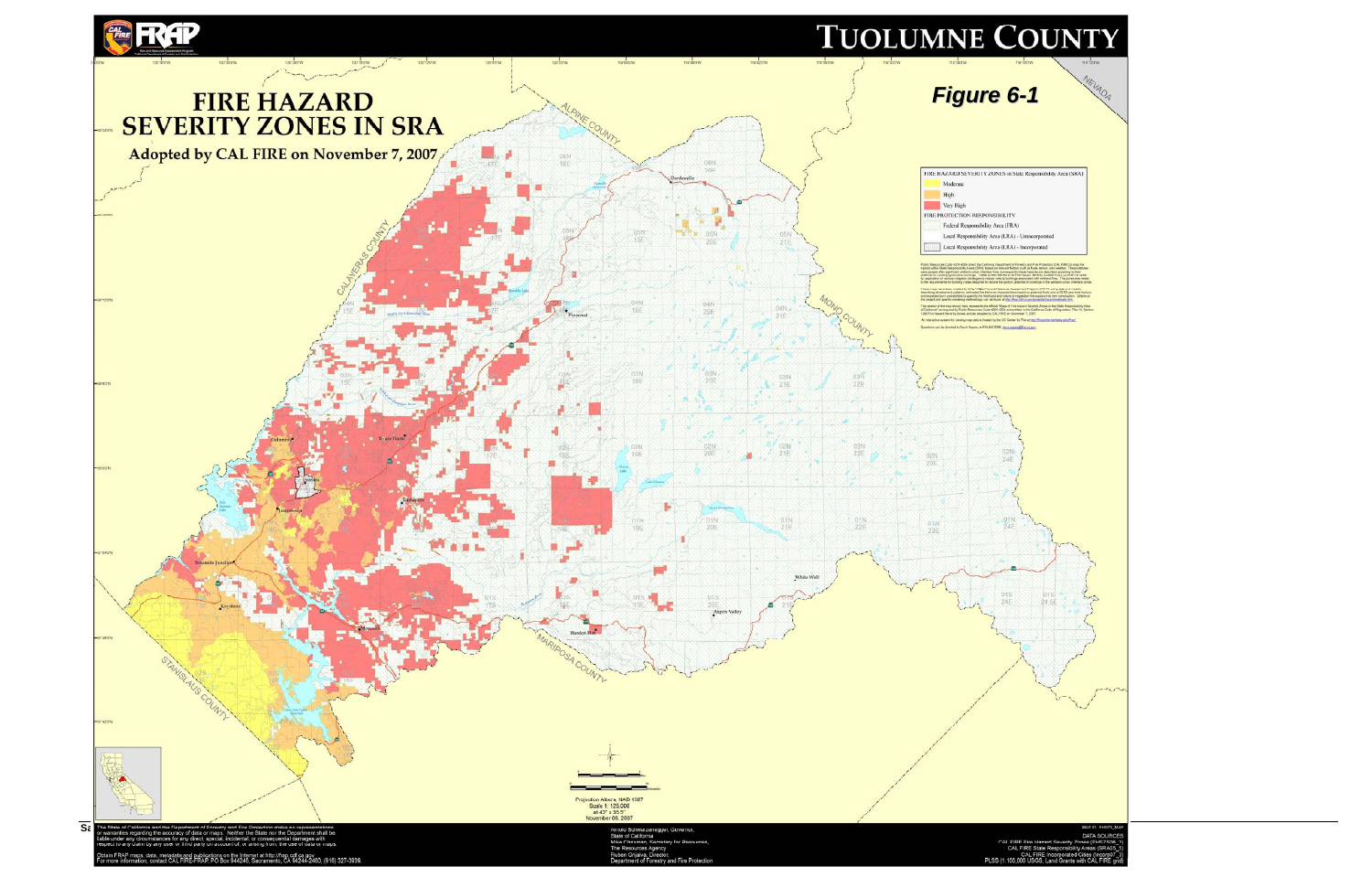## **Implementation Programs**

6.K.a Utilize Applicable Publications

Utilize the following documents as reference in formulating County standards and ordinances for fire protection measures:

- 2013 Tuolumne County Multi-Jurisdictional Hazard Mitigation Plan
- California Public Resources Code, Section 4290
- Tuolumne County Community Wildfire Protection Plan
- CAL FIRE Strategic Fire Plan for the Tuolumne/Calaveras Unit
- California Fire Code Current Edition
- California Building Code Current Edition
- "Insurance Services Office Publication "Guide for the Determination of Fire Flow"
- Insurance Services Office Standards
- Strategic Fire and Resource Protection Planning
- National Fire Protection Association (NFPA) fire and building safety standards adopted by the **County**
- CAL FIRE Fire Hazard Severity Zone Map (Figure 6-1)
- Highway 108 Strategic Plan
- 6.K.b Consult with TCFD and CAL FIRE on Ordinance Revisions

Consult with the Tuolumne County Fire Department (TCFD) and CAL FIRE in revising Titles 11, 15, and 16 of the Tuolumne County Ordinance Code in order to determine if the proposed revisions are consistent with Section 4290 of the California Public Resources Code and other applicable fire protection regulations. Such revisions shall be consistent with fire protection regulations in effect at the time of consideration by the Board of Supervisors.

6.K.c Revise the Tuolumne County Ordinance Code to Reflect Contemporary Fire Protection Measures

Revise the County's development standards as necessary to reflect contemporary fire prevention and protection practices and measures and to determine that needed fire protection infrastructure, including road networks and water systems, are installed and maintained.

6.K.d Adopt Development Criteria Based upon Fire Hazard Severity

Adopt criteria for new development in areas subject to wildland fire. These criteria should be based upon the fire hazard zone rating of the particular development site, and should identify options for reduction of the fire hazard which would be made conditions of development approval.

6.K.e Require Public Water to Be Available for Urban Development

Require that a public water system, having adequate fire flow, is available prior to development of land for which a zone change to an urban zoning district is approved. Public water need not be available on-site at the time of zoning, however, financial and other assurances must be provided to the County which will allow such improvements to be installed in a timely manner.

6.K.f Maintain Title 15 Consistent with the California Building Code and the California Fire Code

Revise Title 15 of the Tuolumne County Ordinance Code as necessary to require new structures to incorporate all fire protection measures required by the current editions of the California Building Code and the California Fire Code, including Automatic Engineered Fire Sprinkler Systems and Automatic Electronic Fire Alarm Systems, referenced in National Fire Protection Association (NFPA) 13 and 72, where necessary.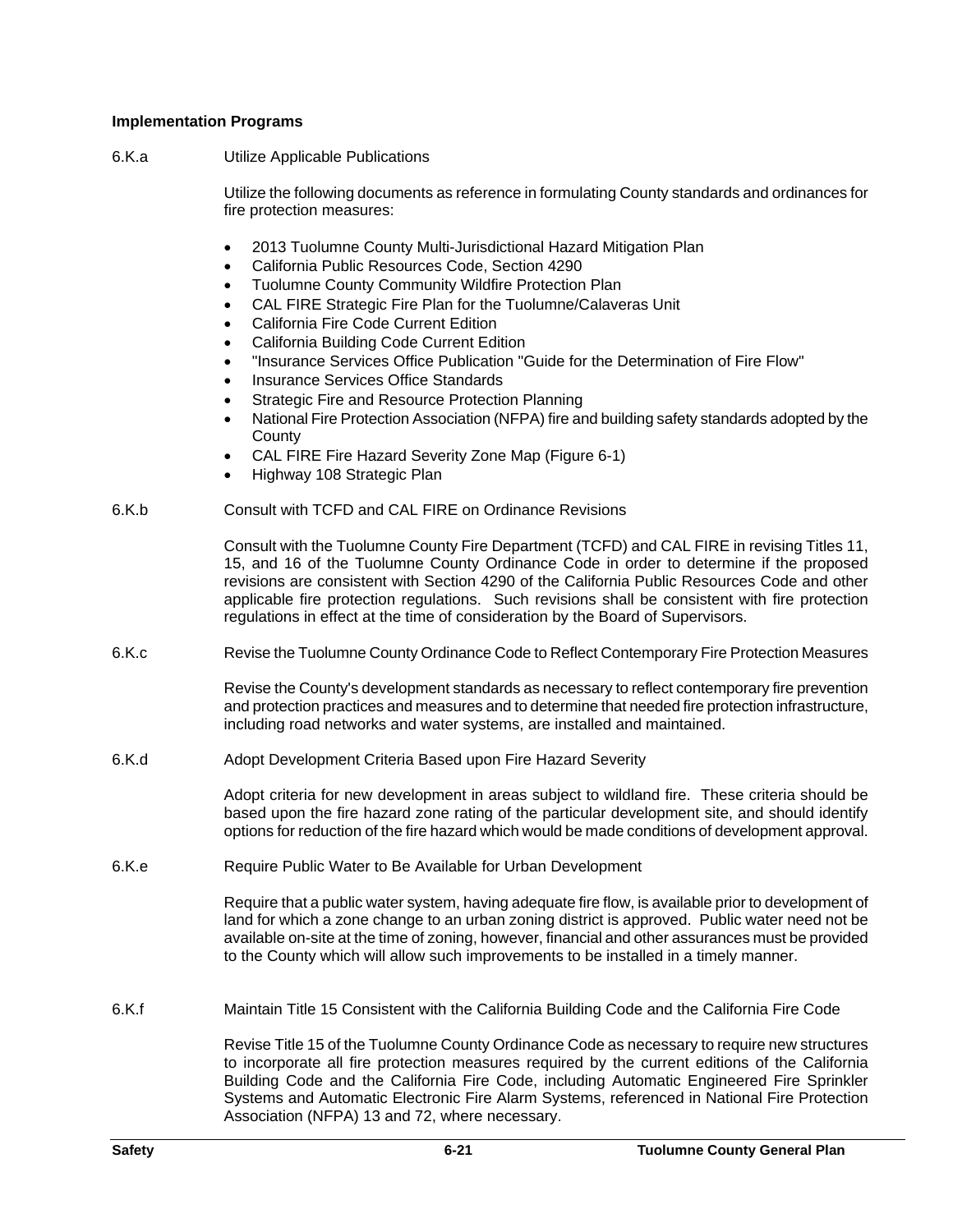## 6.K.g Require Public Water for Urban Development

Residential development, which results in parcels less than two gross acres in area, and commercial development, except that on land designated Special Commercial (SC), shall be protected by a public water system equipped with approved County-standard fire hydrants capable of delivering the required fire flow for the development proposed as required by Sections 15.20.010, 16.24.200 and 16.26.200 of the Tuolumne County Ordinance Code.

6.K.h Require Fire Hydrant Water Systems to Meet Minimum Specifications

Require new fire hydrant water system components to meet the minimum requirements of the California Public Utilities Commission and Section 15.20.030 of the Tuolumne County Ordinance Code.

6.K.i Determine Whether Height Regulations Reflect Services

Review and, if appropriate, amend height regulations for structures, contained in Section 15.20.010(F) of the Tuolumne County Ordinance Code, so that they consistently reflect the ability of the fire protection agencies within the County to provide service.

6.K.j Provide Adequate Evacuation Routes

Consider roadways designated as arterials in the Circulation Element as primary evacuation routes on a County**-**wide basis. Such routes provide the highest vehicle capacity and serve as the primary means of egress from the County.

The routes designated as collector routes shall be considered secondary evacuation routes on a Countywide basis. These routes provide egress from local neighborhoods and communities.

Require new development to be served by roads which provide safe emergency vehicle response and safe evacuation routes to the nearest arterial or collector route in the event of wildland fire emergency pursuant to Chapter 11.12 of the Tuolumne County Ordinance Code.

6.K.k Provide Vegetation Clearing Adjacent to Access Roads

Revise and enforce County fire protection regulations such that new development in areas subject to wildland fire provides for clearing adjacent to access roads in order to reduce radiant heat received by vehicles on the roadway and thereby facilitate safe evacuation of residents and response by emergency vehicles in the event of wildland fire.

6.K.l Provide Defensible Space Around Structures

Revise and enforce County fire protection regulations that require residential development to provide defensible space for structural fire protection consistent with Section 4290 of the California Public Resources Code and Section 15.20.060 of the Tuolumne County Ordinance Code.

6.K.m Provide Street Signing and Structural Identification

Revise and enforce County fire protection regulations to require new development to provide street signing and structural identification necessary to allow prompt response during emergency situations pursuant to Sections 15.20.045 and 12.12.080 of the Tuolumne County Ordinance Code. Strive to maintain street signs on County-maintained roads. Assist residents and communities to replace street signs where necessary on roads that are not County-maintained.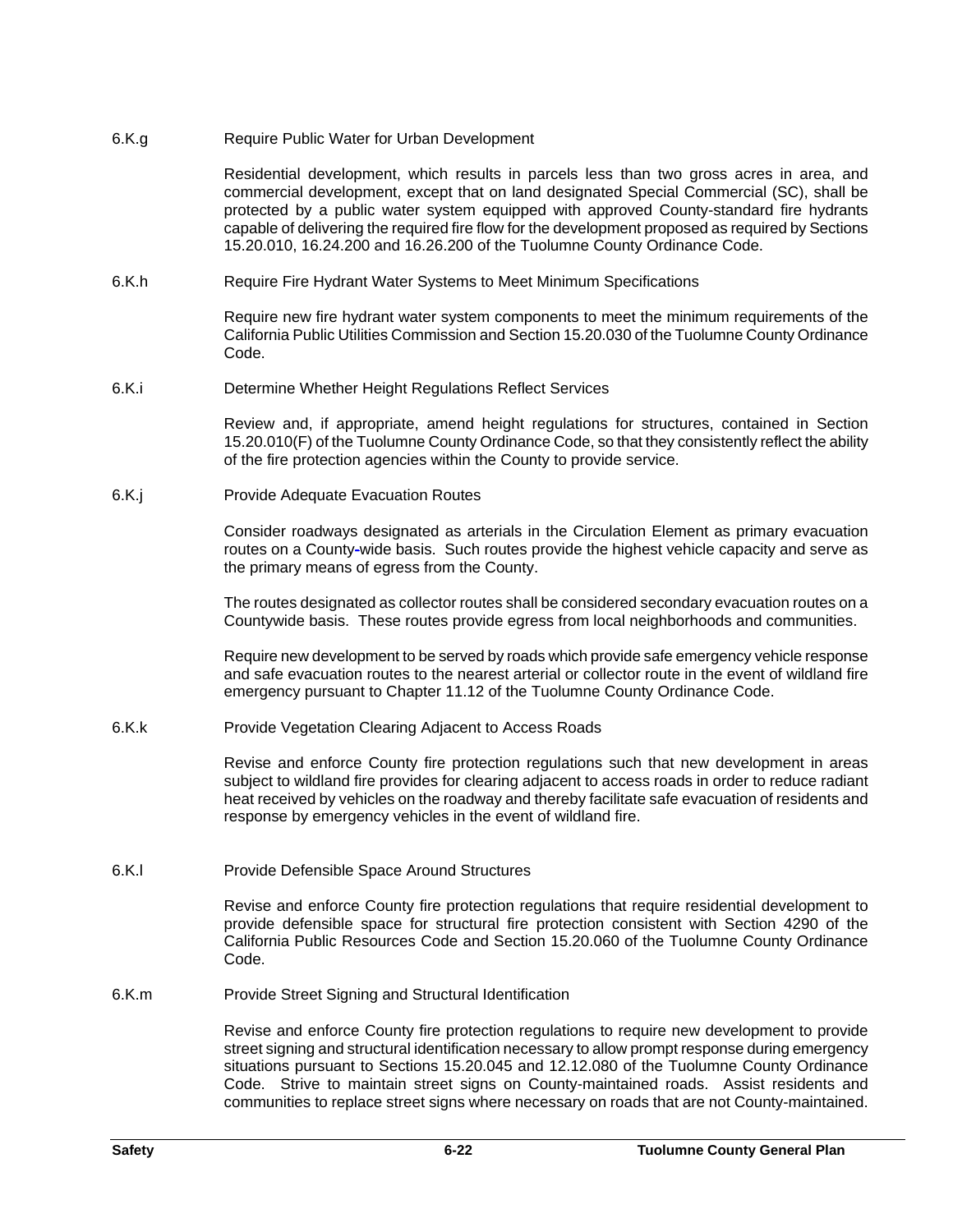6.K.n **Investigate Incentive Programs for Fire Prevention and Protection Measures** 

Investigate incentive programs between insurance providers, fire protection agencies, and property owners, whereby financial incentives can be obtained by property owners who implement fire prevention and protection measures through homeowner's insurance reductions or other programs. Such research can be accomplished through contact with legislative offices and the Office of the State Fire Marshal, and review of grant availability lists and fire service technical journals.

6.K.o Tuolumne County Community Wildfire Protection Plan

The Tuolumne County Fire Department Fire Prevention Division continues to revise the *Tuolumne County Community Wildfire Protection Plan* to include projects to reduce the wildland fire hazard in the County. Coordinate revisions of the *Tuolumne County Community Wildfire Protection Plan* and individual community wildfire protection plans with the current version of the CAL FIRE *Strategic Fire Plan for the Tuolumne/Calaveras Unit*.

6.K.p Fire Insurance Rates

Encourage insurance companies to determine fire insurance rates based upon evaluation of individual parcels rather than using the CAL FIRE Forest and Resource Assessment Program "Fire Hazard Severity Zone Map", which was not developed for this use.

## **GOAL 6.L Establish a system for the orderly expansion of fire protection services within Tuolumne County consistent with the needs dictated by County growth and development.**

## **Policies**

- 6.L.1 Construct new fire protection facilities as needed within the jurisdiction of the Tuolumne County Fire Department/CAL FIRE in order to maintain the desired Insurance Services Office (ISO) ratings.
- 6.L.2 Maintain emergency communications systems to support fire suppression efforts.
- 6.L.3 Support the recruitment and training efforts of the Tuolumne County Fire Department and local fire agencies within the County.

## **Implementation Programs**

6.L.a Sites for New Fire Protection Facilities

Identify appropriate areas for construction of new fire protection facilities within the service area of the Tuolumne County Fire Department/CAL FIRE necessary to provide structural fire protection to the residents of Tuolumne County. Consult with all fire agencies in the County on fire protection facilities planning.

6.L.b Provide Fire Protection Facilities, Staffing and Equipment as Required

Construct new fire protection facilities and equip and staff new and existing facilities in areas of the County under the jurisdiction of the Tuolumne County Fire Department where deemed necessary.

6.L.c Emergency Communications Systems

Coordinate maintenance of and improvements to emergency communications systems in the County so that they are capable of supporting use by emergency services during large fire emergencies and incidents in the higher elevations of the County. Coordination should include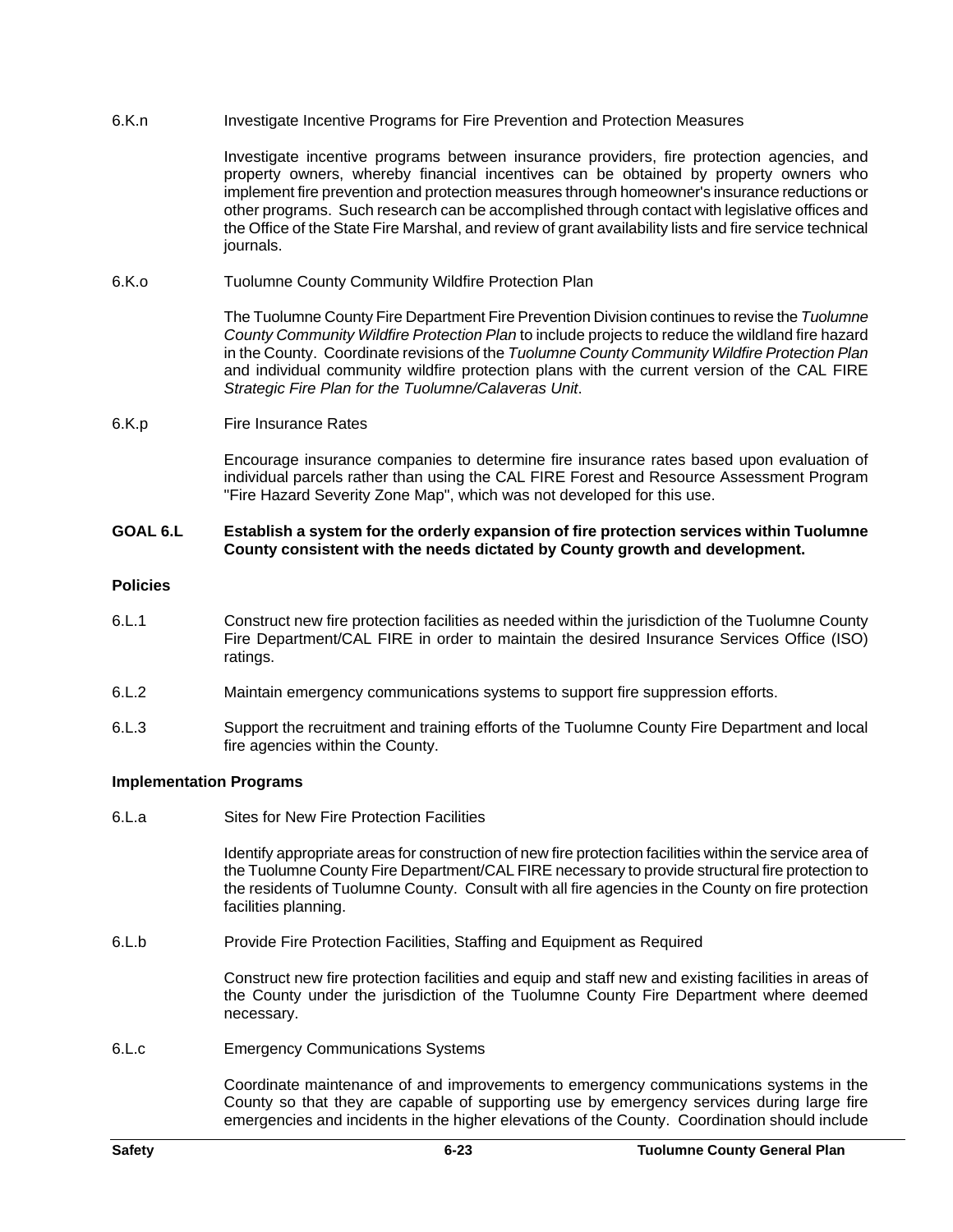the Stanislaus National Forest, Yosemite National Park and fire protection agencies responsible for areas located east of Twain Harte.

6.L.d Support Volunteer Recruitment and Training

Support the Tuolumne County Fire Department and local fire agencies within the County in their efforts to recruit capable volunteers and train them in structural firefighting consistent with State standards.

6.L.e Support the Columbia College Fire Management Program

Support the Columbia College fire science programs by continuing to house a Tuolumne County Fire Department engine at the Columbia College fire station.

6.L.f Support High School Fire Fighter Programs

Support the Tuolumne County Fire Department Explorer Program offered at County High Schools, the Sonora High School Wildland Fire and Emergency First Responder Programs and similar programs offered at other High Schools in the County.

6.L.g Service Level Stabilization Plan

Support and implement the *Tuolumne County Fire Department Service Level Stabilization Plan*.

## **GOAL 6.M Establish reliable sources of funding for fire protection services in Tuolumne County in order to maintain the services at an acceptable level.**

## **Policies**

- 6.M.1 Establish or redirect existing revenue sources to provide a stable, adequate level of funding for the Tuolumne County Fire Department.
- 6.M.2 Improve fire safety and offset the need for increased fire department staffing and equipment by requiring installation of built-in fire suppression equipment and fire protection measures in new development.

## **Implementation Programs**

6.M.a County Services Impact Mitigation Fee

Review the County Services Impact Mitigation Fees on a regular basis to evaluate the adequacy of the fire protection component.

6.M.b Options for Fire Protection Funding

Investigate and pursue all available and appropriate options for funding of fire protection facilities, equipment and services.

6.M.c Built-in Fire Suppression Equipment in New Development

Enforce the provisions found in Title 15 of the Tuolumne County Ordinance Code for built-in fire suppression equipment in all new development in order to improve fire safety and offset the need for increased fire department staffing and equipment. The fire suppression requirements are found in sources such as Title 15 of the Tuolumne County Ordinance Code, and the California Fire Code.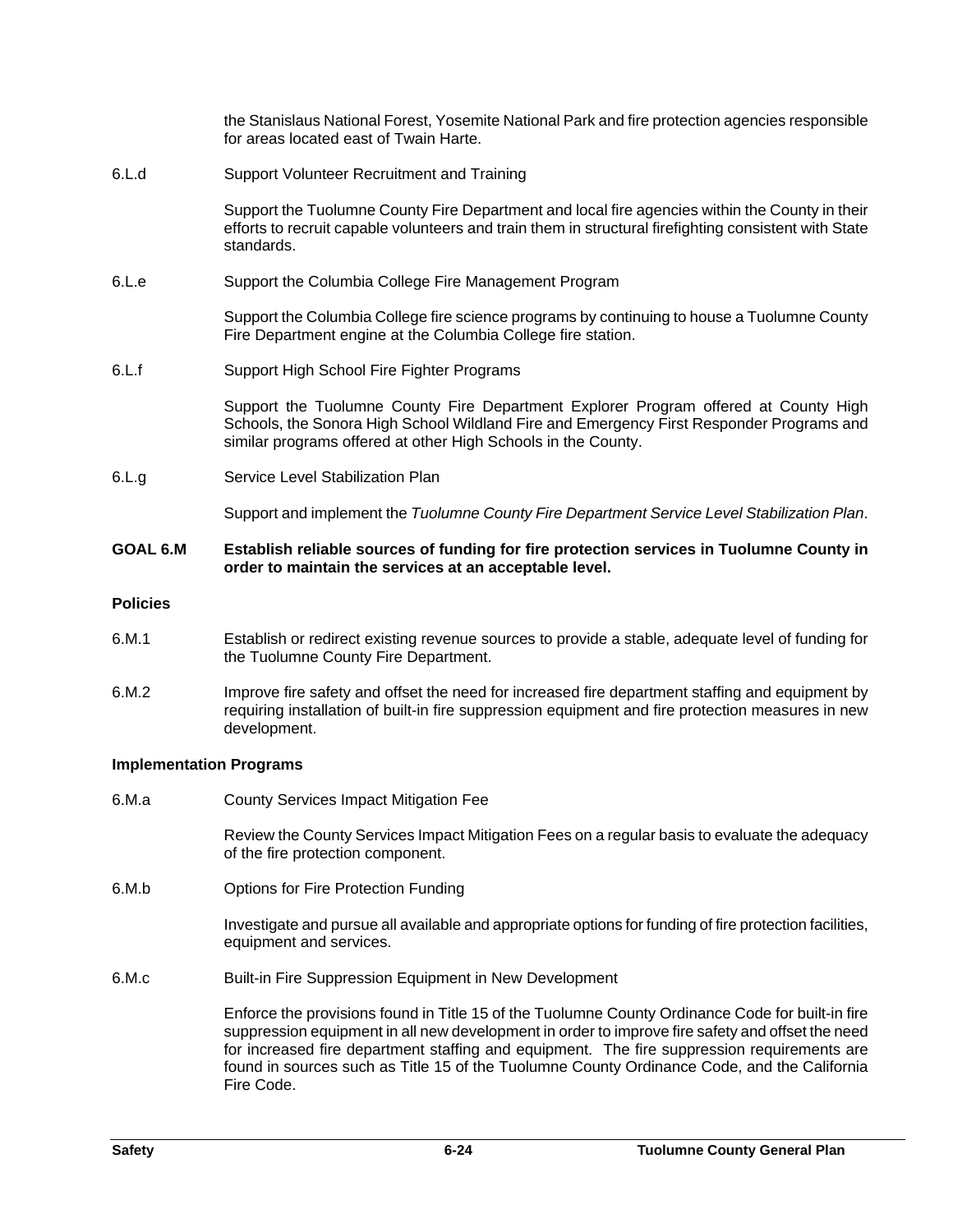## **GOAL 6.N Consult with all affected fire protection agencies on fire protection planning within Tuolumne County.**

## **Policies**

- 6.N.1 **Actively involve fire protection agencies within Tuolumne County in land use planning decisions.**
- 6.N.2 Encourage all fire protection agencies (federal, state, and local) within the County to maintain communication with each other and with the Office of Emergency Services and the Community Resources Agency to promote an integrated approach to fire protection planning.
- 6.N.3 Integrate County policies and land use designations with the strategies of the fire protection agencies within the County to provide adequate service to existing, as well as, future development.
- 6.N.4 **Actively support efforts to maintain and improve federal and state fire service capabilities.**
- 6.N.5 Consult with CAL FIRE, the U.S. Forest Service, the National Park Service and local fire agencies on fire prevention programs in order to maximize the distribution of information to the public.
- 6.N.6 Support the Strategic Fire and Resource Protection Planning program within Tuolumne County.

## **Implementation Programs**

- 6.N.a Assess Fire Protection Effects of New Development
	- Assess the effects of land development applications on fire protection capability during the review of applications. The assessment should incorporate comments from all affected fire protection agencies, not just those with jurisdiction over the project site because wildland fire originating on the site could cross jurisdictional boundaries. Appropriate measures should be formulated and implemented to reduce the safety concerns and fire hazards which could result from approval of the application. Recommendations should specify the source of funding for implementation and maintenance of identified fire protection measures.
- 6.N.b Involve All Fire Agencies When Amending Fire Protection Regulations

Actively involve all fire agencies, including local fire agencies, within the County when considering revisions to County fire protection regulations which may affect the districts.

6.N.c Cooperate in Management of Wildland Fire Hazards

Work cooperatively with CAL FIRE and local fire agencies to manage wildland fire hazards.

6.N.d Support Efforts of Land Management Agencies to Reduce Wildland Fire Potential

Support efforts of CAL FIRE, the U.S. Forest Service, the National Park Service, other government land management agencies, the Southwest Interface Team (SWIFT), the Highway 108 Fire Safe Council, and the Yosemite Foothills Fire Safe Council, to secure adequate funding for their fire protection and fuel reduction programs, and support their efforts to reduce the wildland fire potential on lands under their jurisdiction within Tuolumne County.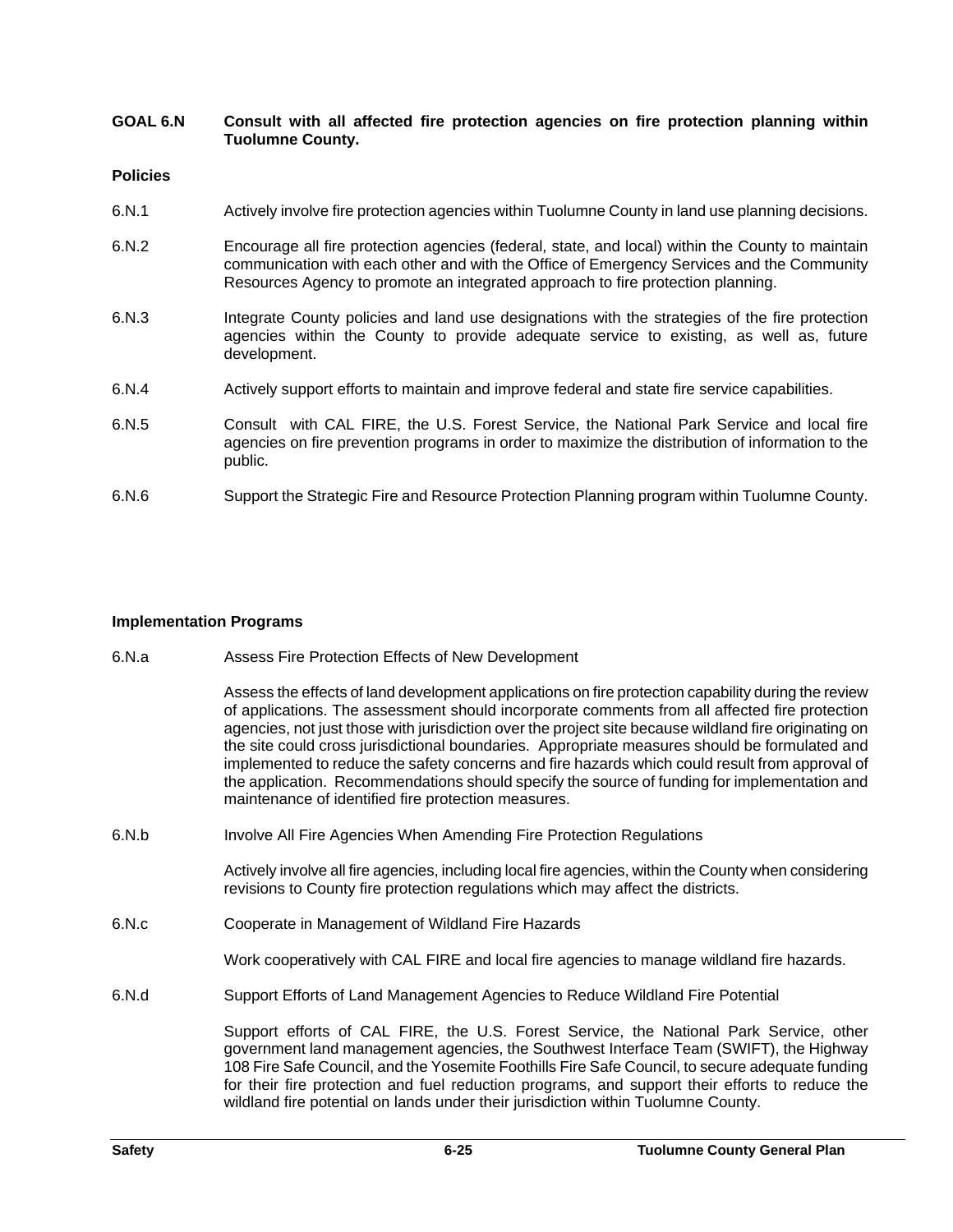## 6.N.e Cooperate with Fire Protection Agencies to Distribute Fire Prevention Information

Work with the U.S. Forest Service, CAL FIRE, local fire agencies, the Southwest Interface Team (SWIFT), the Highway 108 Fire Safe Council, the Yosemite Foothills Fire Safe Council, and community fire prevention auxiliary groups within the County to distribute information regarding the wildland fire hazard present within the County, recommended fire prevention practices, and required fire protection measures.

**Responsibility for Programs:** Administration of the Implementation Programs listed in this section is the shared responsibility of the Tuolumne County Fire Department/CAL FIRE, Community Resources Agency and Board of Supervisors with the Tuolumne County Fire Department/CAL FIRE serving as the primary administrator.

**Funding Sources:** Administration of the Implementation Programs in this section will be funded through the County General Fund, Tuolumne County Fire Department budget, County Services Impact Mitigation Fees and land development application fees.

**Time Frame for Implementation:** Implementation of the programs in this section is ongoing.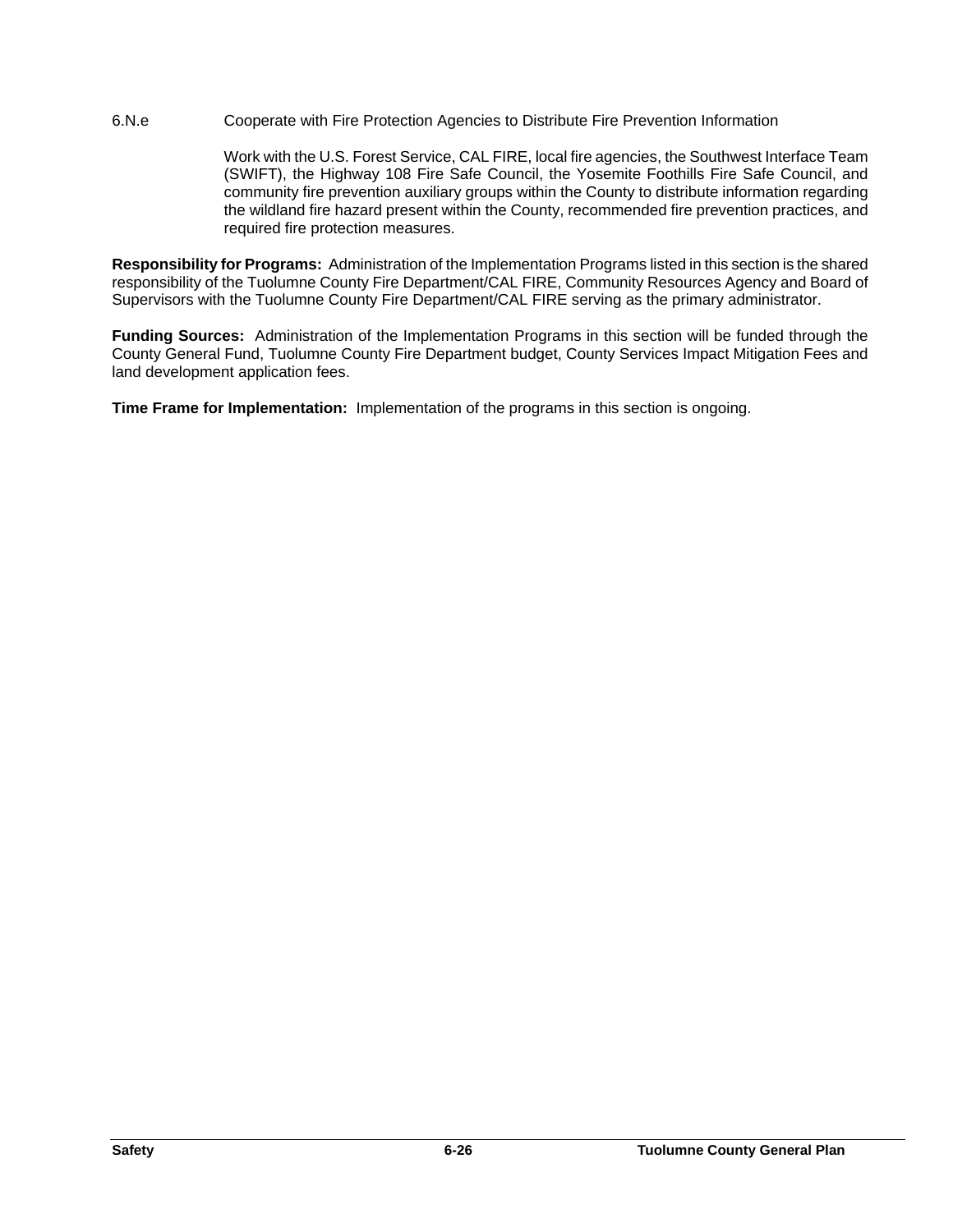## **CRIMINAL JUSTICE SYSTEM**

The criminal justice system in Tuolumne County consists of the Sheriff's Department, the court system, the District Attorney's Office, the Probation Department, and the County jail. A deficiency in any portion of the system affects the entire criminal process.

Police protection is provided to the citizens of the unincorporated portion of Tuolumne County by the Tuolumne County Sheriff's Department. The duties of the Sheriff's Department include: patrol of the unincorporated areas of the County for the protection of citizens from criminal activity, respond to citizen requests for law enforcement, crime investigation, maintain jail facilities, provide Public Service Answering Point (911) services, provide coroner services, provide Civil Process and Bailiff support of the judicial system, maintain records of crimes and arrests, issue permits and licenses, manage search and rescue efforts, provide boat patrol services, implement the County Abandoned Vehicle Abatement Program, and provide emergency response and management services. The Sheriff's Department offices and the Tuolumne County jail are located in the City of Sonora.

Population increases and social/economic changes in Tuolumne County have resulted in an increased need for public safety services, particularly in the field of law enforcement. In 2000, the Tuolumne County Sheriff's Department responded to 15,778 service events (a documented request for service through the Dispatch Center that does not include officer initiated incidents). In 2005, the Sheriff's Department received 20,964 calls for service. In 2008, the Sheriff's Department received 32,307 calls for service. As important as the increase in calls for service, has been the change in the severity of calls and cases. Domestic violence, murder, child abuse and molestation, continued drug use, and the appearance of youth gangs indicate that urban problems are present in the County. As the population of the County and, therefore, crime increases, all segments of the criminal justice system must keep pace to maintain the safety of County residents and visitors.

## **GOAL 6.O Protect and enhance the quality of life in Tuolumne County by providing a criminal justice system that offers peace of mind to the citizens of Tuolumne County that their lives and personal property will be protected from crime.**

## **Policies**

- 6.O.1 Establish revenue sources to provide a stable, adequate level of funding for the criminal justice system in Tuolumne County.
- 6.O.2 Establish a desired level of service for the criminal justice system within the unincorporated area of Tuolumne County and maintain this level.
- 6.O.3 Determine the impact proposed development would have on the criminal justice system in Tuolumne County, and assure that the established level of service is maintained.
- 6.O.4 Require that new development is designed so as to discourage criminal activity.
- 6.O.5 Continue to support a cost-effective, cooperative approach to criminal justice within the Stanislaus National Forest.
- 6.O.6 Regulate illegal and unauthorized dumping to protect the health, safety and welfare of the County's residents.

## **Implementation Programs**

6.O.a Review of County Services Impact Mitigation Fee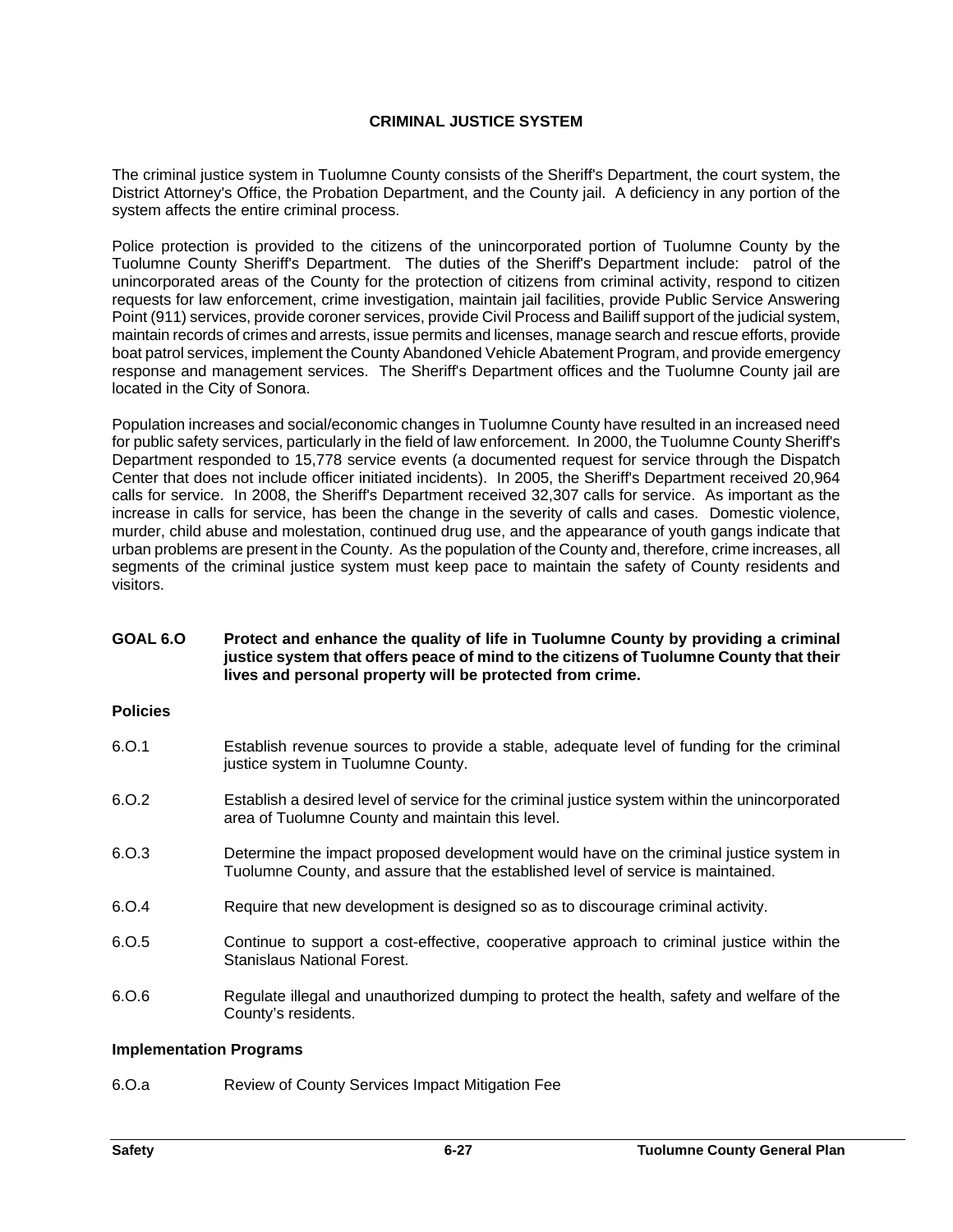Review the County Services Impact Mitigation Fee on a regular basis to determine if the criminal justice component remains adequate. The Fee needs to fund the initial cost recovery of necessary staffing increases and provide on-going revenues to support new positions and services provided by the County's criminal justice system, such as patrol, investigation, supervision, administration, clerical, support, dispatch, coroner, crime laboratory, civil, prosecution, probation and jail services. The heads of each of the respective departments comprising the County's criminal justice system should be consulted as to an adequate level of funding.

6.O.b Level of Service for Tuolumne County's Criminal Justice System

Establish a definitive measure of what constitutes an adequate level of service for the criminal justice system in Tuolumne County. This comprehensive definition should identify all necessary services provided by the County's criminal justice system law enforcement, such as patrol, investigation, supervision, administration, clerical, support, dispatch, coroner, crime laboratory, prosecution, probation and jail services.

In the absence of this determination, the County should continue to maintain the existing level of service and upgrade it to meet the needs of the County's increasing population.

6.O.c Retain the Tuolumne County Law and Justice Center on the Capital Improvement Plan

Retain the Tuolumne County Law and Justice Center on the County's long-term Capital Improvement Plan for funding and construction unless otherwise recommended by a duly appointed Jail Needs Committee. The Law and Justice Center identified in the Justice System Space Needs Study conducted in 1992 and in later studies would provide space for all courts, the District Attorney's Office, Sheriff's Department Administration, and a presentence jail facility on a single site. This Law and Justice Center would minimize inmate transportation needs and would allow the present jail facility to provide space for sentenced inmates.

6.O.d Funding Scheme for the Tuolumne County Law and Justice Center

Develop a comprehensive plan for funding the Tuolumne County Law and Justice Center. Investigate all possible funding sources, including the County General Fund, parcel fees, bond measures, and mitigation fees from the State for expansion of the Sierra Conservation Center.

6.O.e Consider Law Enforcement Options for New and Expanded Urban Areas

Consider implementing law enforcement options as new urban areas develop and expand in order to increase patrol time and reduce response time to citizen requests for law enforcement services.

6.O.f Support and Expand Crime Prevention Programs

Support and expand crime prevention programs, such as the Sheriff's Department Community Services Unit, Neighborhood Watch program, and public education regarding youth gangs. Appoint a Citizen Advisory Committee to provide feedback to the Sheriff regarding law enforcement options and planning. Investigate options to provide an active schools resource officer to work on school campuses.

6.O.g Options for a Juvenile Correction Program for Tuolumne County

Investigate options for a long-range, cost-effective correctional program for juvenile offenders, which includes apprehension, detention and education.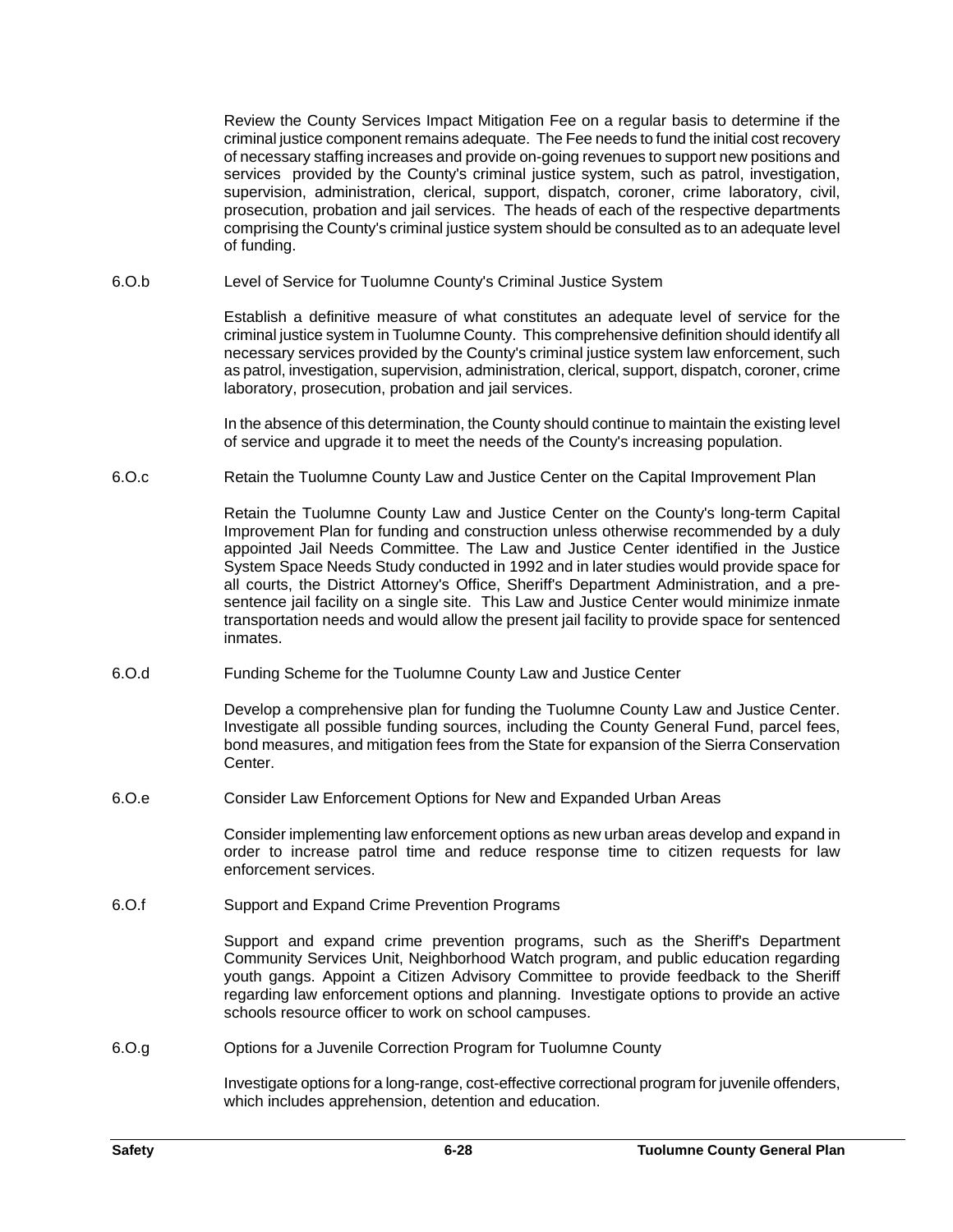6.O.h Include Criminal Justice Reimbursement in Future Annexations

Include provisions for reimbursement of criminal justice services in the terms of future annexation agreements between the City of Sonora and the County, to provide reimbursement to the County by the City for the expansion of services which it requires.

6.O.i Private Patrols and Security Personnel

Encourage the use of private patrols and security personnel in large residential and commercial developments to assist the Sheriff's Department in crime prevention.

6.O.j Involve the Sheriff in Review of Development Projects

Actively involve the Tuolumne County Sheriff's Department in the review of land development applications and incorporate law enforcement recommendations as conditions of land use entitlements.

6.O.kRegulate illegal and unauthorized dumping

Regulate illegal and unauthorized dumping to protect the health, safety and welfare of the County's residents and the environment. Illegal and unauthorized dumping is deemed to be a public nuisance subject to the administrative/abatement procedures set forth in Chapter 1.10 of the Tuolumne County Ordinance Code.

**Responsibility for Programs:** Administration of the Implementation Programs listed in this section is the shared responsibility of the Board of Supervisors, County Administrator's Office, Sheriff's Department, District Attorney's Office, Courts, Probation Department and the Community Resources Agency with the Sheriff's Department serving as the primary administrator.

**Funding Sources:** Administration of the Implementation Programs in this section will be funded primarily through the County's General Fund. Funding of a Tuolumne County Law and Justice Center would require additional revenue sources.

**Time Frame for Implementation:** Implementation of the programs in this section is ongoing.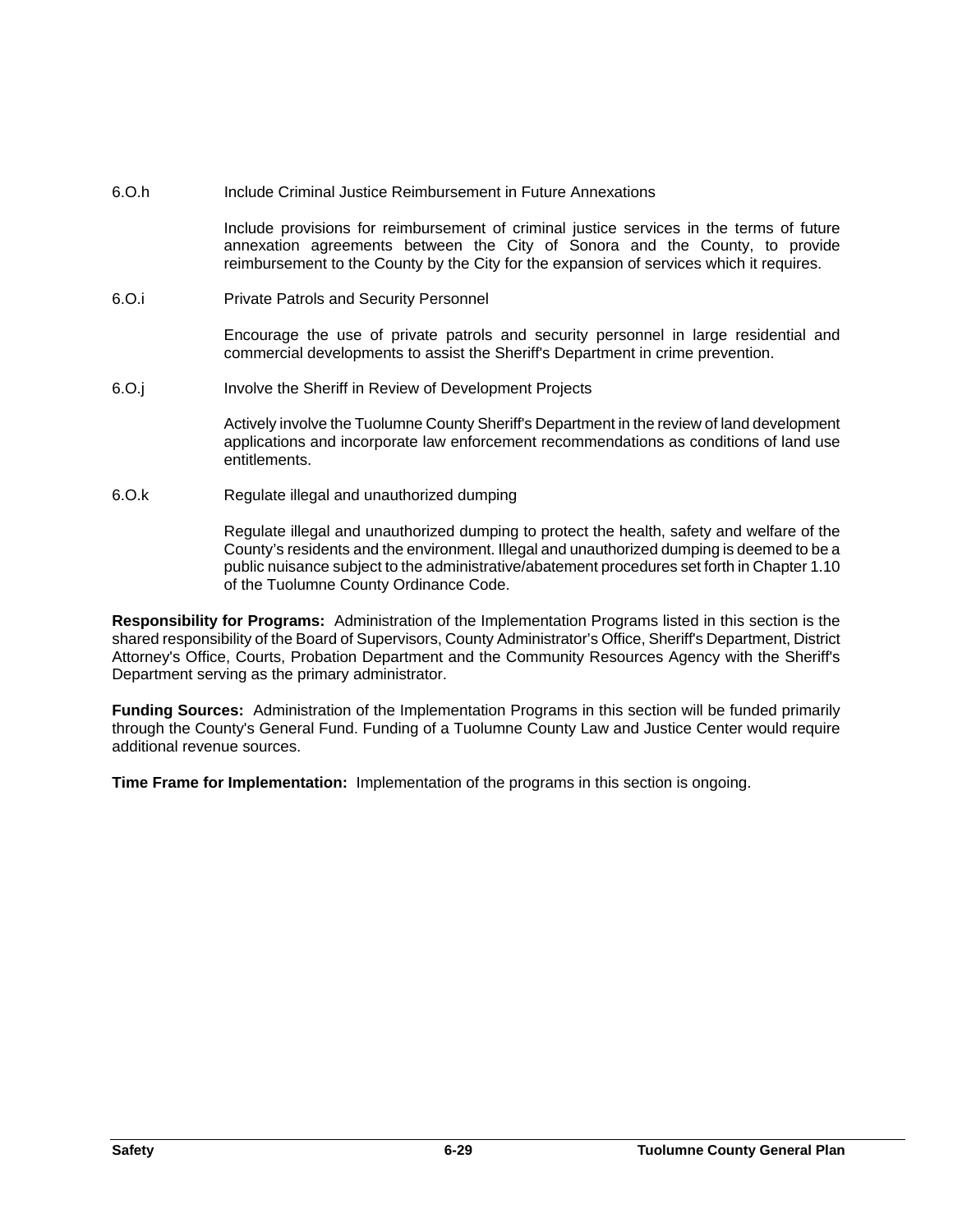## **EMERGENCY SERVICES**

The Tuolumne County Office of Emergency Services (OES) is staffed by the County Administrator's Office. The local OES manages disaster preparedness and training, and manages the response of county resources to disasters. The office maintains emergency response plans required by State and Federal regulations, as well as emergency plans for major developments and facilities located within Tuolumne County.

Chapter 2.40 of the Tuolumne County Ordinance Code addresses emergency services within Tuolumne County. The Chapter designates the Director of Emergency Services, the Assistant Director of Emergency Services, and the Emergency Services Coordinator for the County. The Chapter also establishes the Tuolumne County Operational Area Committee whose mission is to manage a multi-agency disaster response and recovery operation for the Tuolumne County Operational Area. Chapter 2.40 of the Ordinance Code was comprehensively revised in October 1995 to reflect new State and Federal guidelines and remains current in 2009.

The Tuolumne County Emergency Operations Plan (EOP) was updated and approved by the Board of Supervisors in 1996.

Currently, emergency medical services (EMS) are provided to the citizens and visitors of Tuolumne County by the Tuolumne County Ambulance Service, by private air ambulance services and by authorized first response providers. The Tuolumne County Fire Department and participating fire protection districts provide first responder medical aid in cases of emergency. The county ambulance system is operated by the Tuolumne County Human Services Agency. Air ambulance services are provided to the region by private contractors.

The Tuolumne County Search and Rescue Team is a volunteer reserve component of the Sheriff's Department. The Search and Rescue Team performs over 100 calls per year and is one of the five most active search and rescue teams in the State. The Team has developed expertise in search management, search for lost persons, underwater rescue, swift water rescue, technical rescue, underground rescue, aircraft search, mounted search, medical assistance, helicopter rescue, canine rescue unit, and Nordic search. The Search and Rescue Team receives minimal funding from the Sheriff's Department budget each year. However, the costs of maintaining, replacing, and upgrading equipment continue to escalate. The costs associated with training continue to increase as well.

Sonora Regional Medical Center, owned and operated by Adventist Health, is the local hospital providing medical care to the citizens of Tuolumne County.

The County Health Department is charged with coordinating the County's response to public health pandemics.

## **GOAL 6.P Plan so that Tuolumne County can effectively prepare for, respond to, and recover from the effects of natural or manmade disasters or other emergencies.**

**Policies**

- 6.P.1 Maintain an effective Tuolumne County EOP to direct the response for a natural disaster or other emergency.
- 6.P.2 Continue to encourage interagency interaction and cooperation in responding to and in recovering from an emergency situation.
- 6.P.3 Train emergency personnel in their responsibilities in preparation for a natural/man-made disaster or other emergency.
- 6.P.4 Assist property owners in the recovery process so they can rebuild structures damaged in a natural/man-made disaster or other emergency.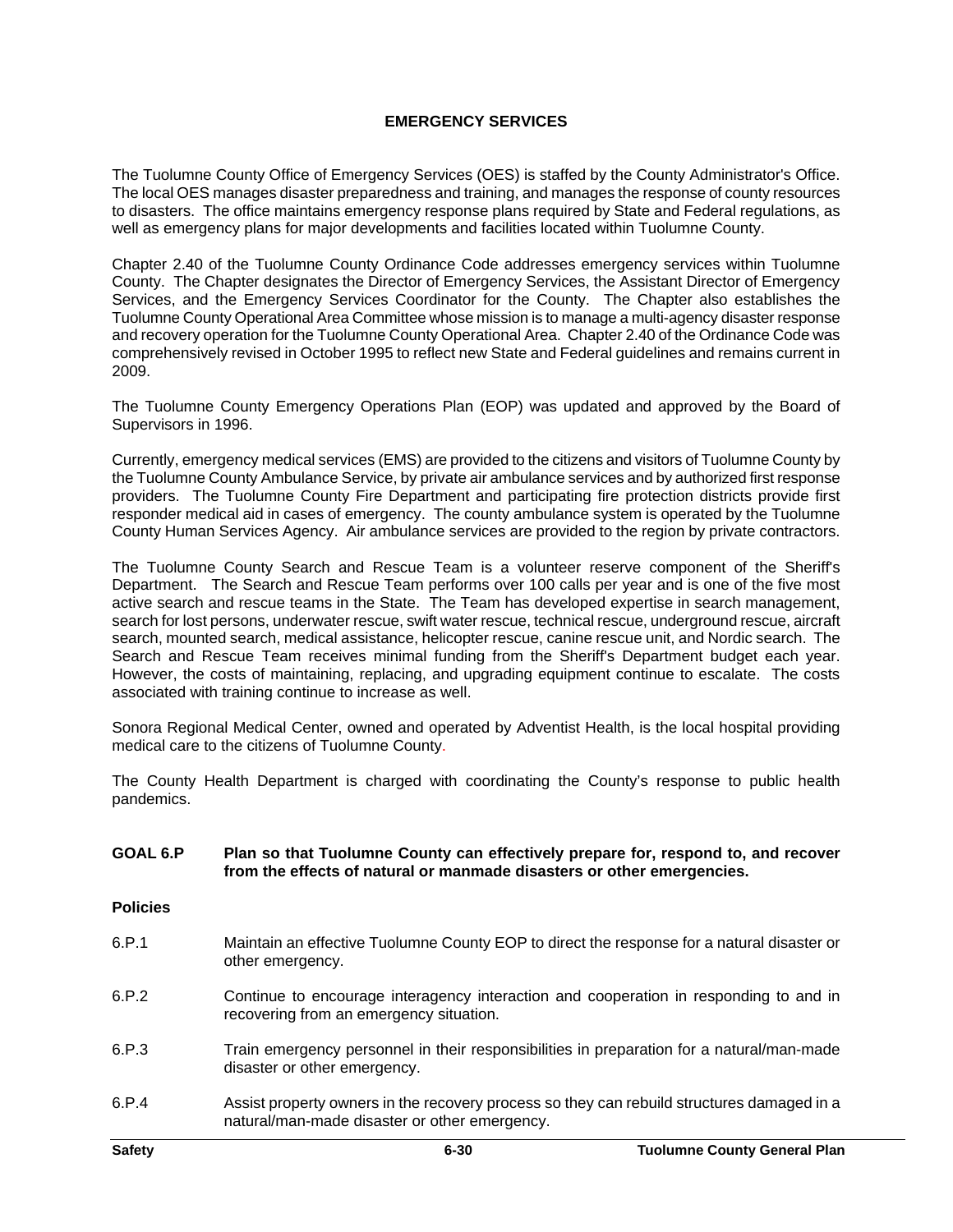- 6.P.5 Ensure that current emergency services are adequate to protect public health and safety.
- 6.P.6 Continue to prepare for terrorist incidents and homeland security.
- 6.P.7 Prepare to respond to public health pandemics.

#### **Implementation Programs**

6.P.a Periodically Review and Update the Tuolumne County Ordinance Code, Chapter 2.40

Periodically review and update Chapter 2.40 (Emergency Services) of the Tuolumne County Ordinance Code: to evaluate consistency with State and Federal laws and regulations; to assess the current emergency response organization; and to ensure an accurate composition of the Tuolumne County Emergency Services Council.

6.P.b Maintain an Effective Tuolumne County EOP

Maintain an effective Tuolumne County EOP. Ensure the EOP is consistent with the provisions of Articles 1-8 of Division 2 of Title 19 of the California Code of Regulations regarding the Standardized Emergency Management System (SEMS) and with the National Incident Management System (NIMS). The EOP incorporates existing emergency plans where appropriate and evaluates the need to open an emergency operations center (EOC). The EOP should be updated as necessary, in order to incorporate changes in governmental regulations and operational practices.

6.P.c Train County Personnel in Their Responsibilities During an Emergency

Train County personnel in their responsibilities in preparation for a natural or man-made disaster or other emergency pursuant to the SEMS, NIMS and the Tuolumne County EOP.

6.P.d Conduct Training Exercises for Emergency Preparedness

Conduct training exercises on a regular and ongoing basis to establish and maintain an adequate level of emergency response preparedness. Training should involve all agencies anticipated to respond in emergency situations.

6.P.e Funding for Continued Training, Planning and Specialized Emergency Equipment

Actively pursue funding for continued emergency response training, planning and specialized emergency equipment.

6.P.f Apply the "Recovery and Reconstruction Ordinance", Chapters 15.30, 15.32 and 15.34 of the Tuolumne County Ordinance Code

> Apply the "Recovery and Reconstruction Ordinance", Chapters 15.30, 15.32 and 15.34 of the Tuolumne County Ordinance Code for implementation following natural disasters. The ordinance streamlines processing of permits required for reconstruction of destroyed or damaged structures, while requiring attention to safety improvements necessary to prevent, or reduce the likelihood of, a reoccurrence of such damage.

6.P.g Implement the 2013 Tuolumne County Multi-Jurisdictional Hazard Mitigation Plan

Implement the 2013 Tuolumne County Multi-Jurisdictional Hazard Mitigation Plan, adopted on December 4, 2012 pursuant to Tuolumne County Resolution 74a-12, to protect life, safety and property by reducing the potential for future damages and economic losses that result from natural and manmade hazards.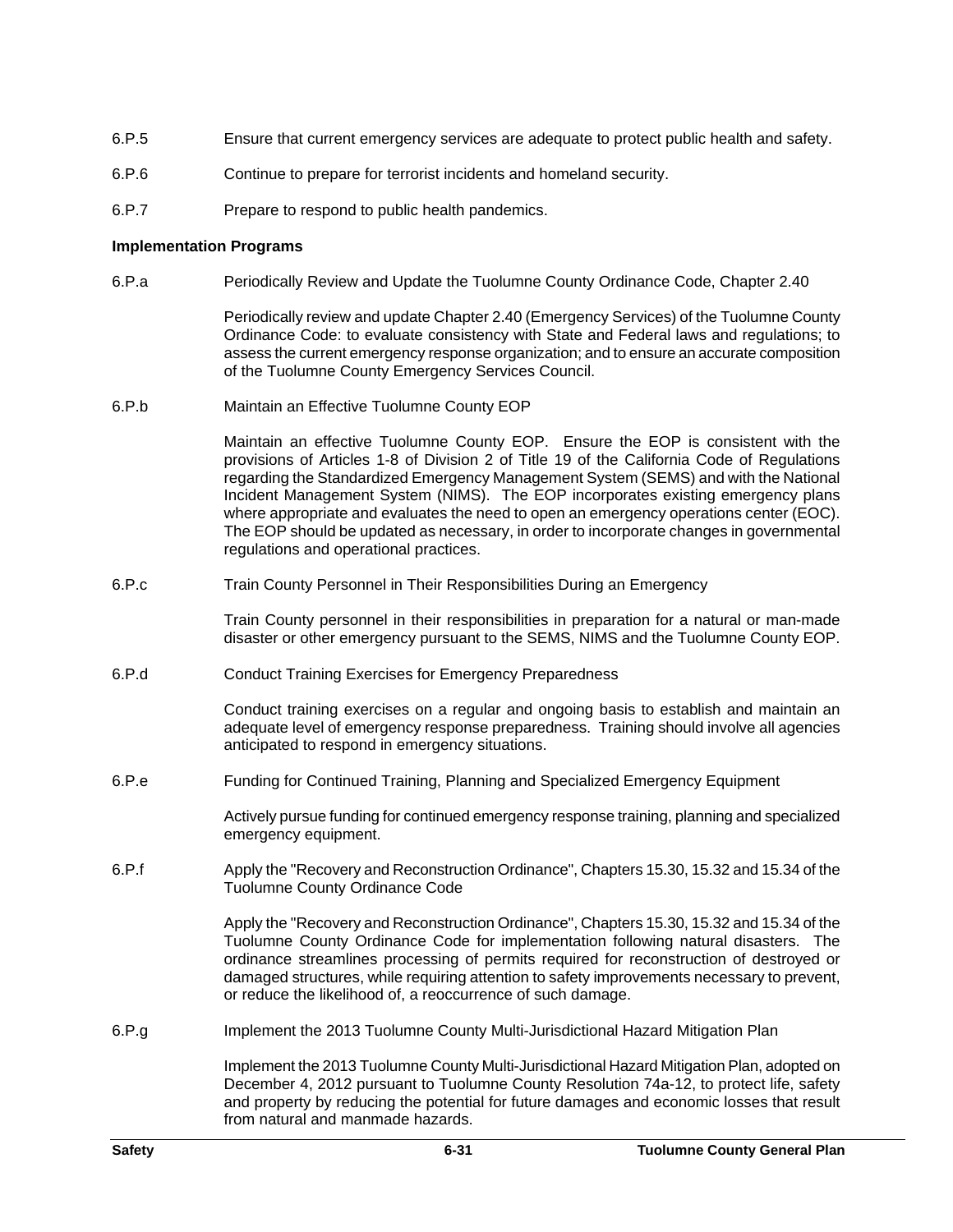## 6.P.h Office of Homeland Security

Continue to work with the Office of Homeland Security for terrorist preparedness and security training and to upgrade the County's emergency communication facilities.

## 6.P.i Obtain Funding

Continue to work with state and federal agencies to obtain funding to prepare for public health pandemics and other biological emergencies.

#### **GOAL 6.Q Protect and enhance the quality of life by continuing to provide the highest quality and cost-effective emergency services to the citizens of, and visitors to, Tuolumne County.**

## **Policies**

- 6.Q.1 Modify EMS to maintain an acceptable level of service as the County population changes.
- 6.Q.2 Provide state-of-the-art equipment, if economically feasible, to emergency rescue units in order to provide the highest quality, cost-effective EMS.

## **Implementation Programs**

6.Q.a Provide Necessary First Responder Medical Equipment

Provide participating first responder medical aid units with the equipment necessary to efficiently and safely provide emergency first aid, along with the training programs necessary for the safe and effective use of the equipment.

6.Q.b Provide Ambulance Service

Provide ambulance service within the county which maintains a professional level of service to the public in a cost-efficient manner.

## **GOAL 6.R Identify funding sources to enhance emergency response programs as the county population increases.**

## **Policies**

6.R.1 Identify funding sources to provide appropriate levels of emergency services as the county population increases.

## **Implementation Programs**

6.R.a Funding for Emergency Services Training and Equipment

Continue to seek Federal, State and private funding for emergency services training and equipment.

6.R.b Recover Costs for Emergency Services

Assist in recovering costs associated with Search and Rescue missions and ambulance services, wherever/whenever possible.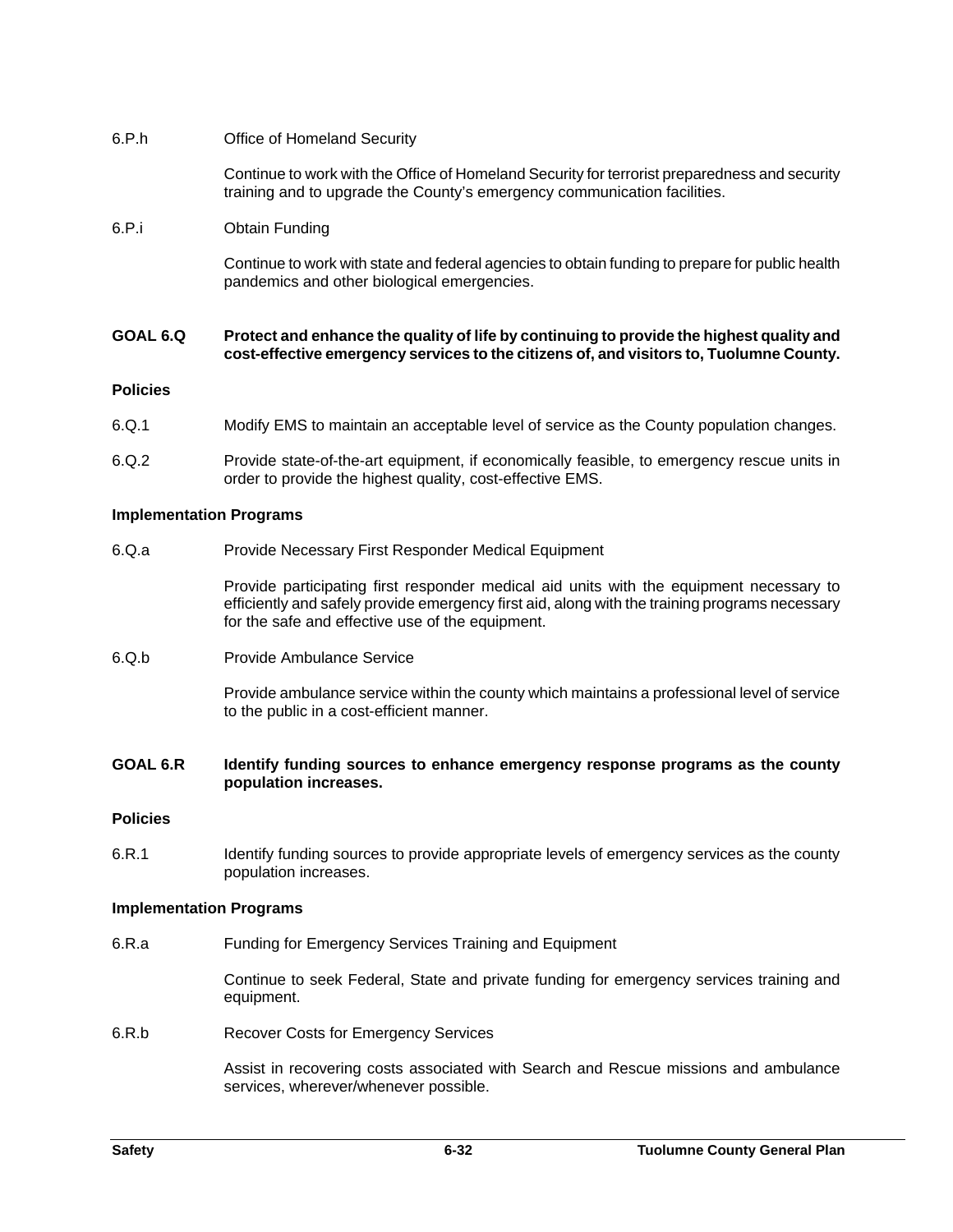**Responsibility for Programs:** Administration of the Implementation Programs listed in this section are the shared responsibility of the County Administrator's Office, Sheriff's Department and the Human Services Agency with the County Administrator's Office serving as the primary administrator.

**Funding Sources:** Administration of the Implementation Programs identified in this section is funded through Federal and State sources in addition to the County's General Fund, the Health Fund and the Ambulance Enterprise Fund. Emergency services training and equipment are typically funded by Federal and State sources.

**Time Frame for Implementation:** Implementation of the programs in this section is ongoing.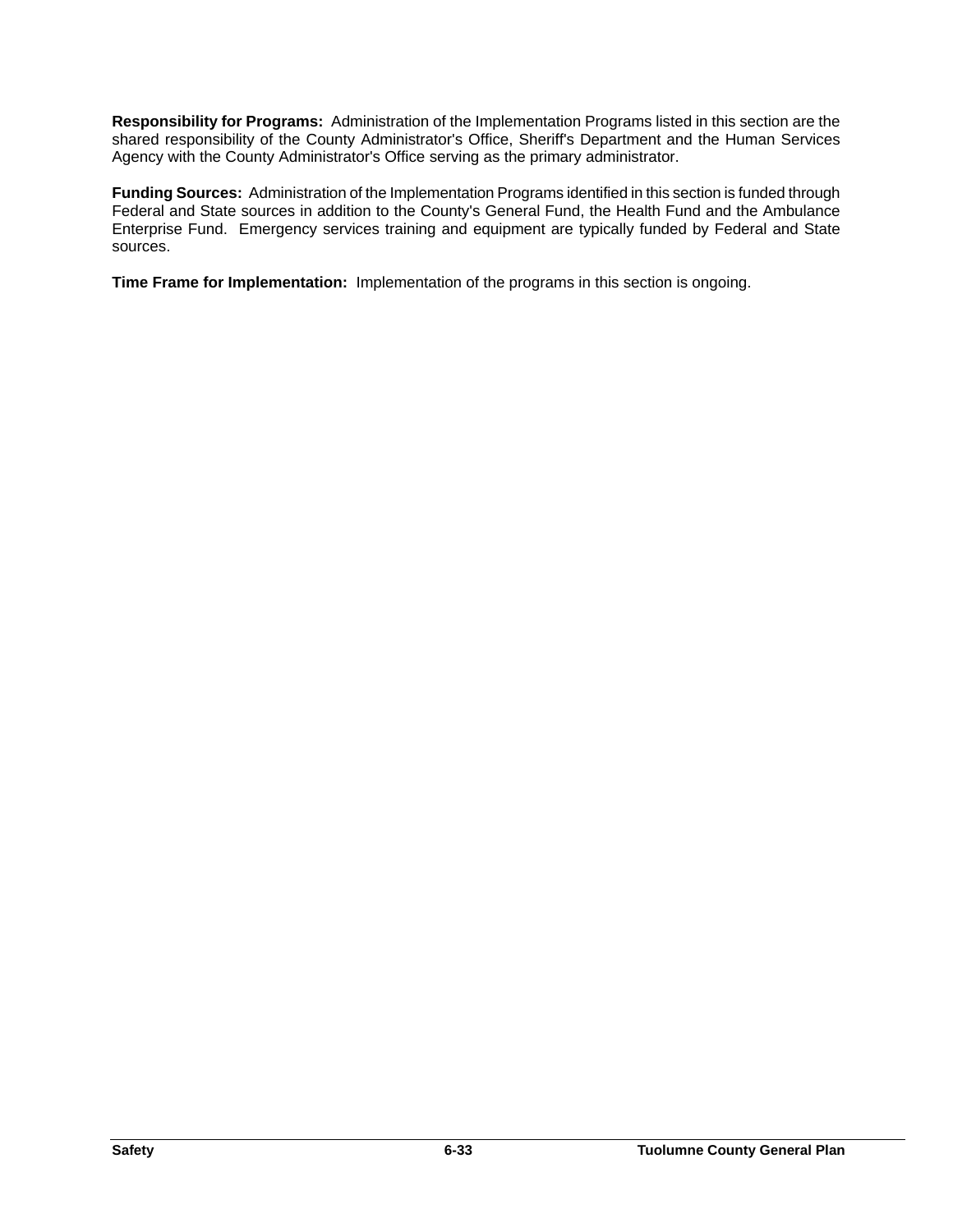## **HAZARDOUS MATERIALS AND WASTE**

Pursuant to Section 25135 et sequitur of the California Health and Safety Code, Tuolumne County has prepared a Comprehensive Hazardous Waste Management Plan. The Plan was certified by the Tuolumne County Board of Supervisors on January 31, 1989.

The Tuolumne County Comprehensive Hazardous Waste Management Plan identifies the users of hazardous materials and the hazardous waste producers within the County and the flow of wastes produced. The Plan identifies methods of handling hazardous wastes both on and off site. The Plan further establishes criteria to insure that safe, effective, and economical facilities for the management of hazardous wastes will be available when they are needed, and that these facilities are of the type, and are operated in a manner, which protects public health and the environment.

Household hazardous waste results from products purchased by the general public for household use which may pose a hazard to human health or the environment. Section 41510 of the California Public Resources Code requires each County to adopt a Household Hazardous Waste Element (HHWE) for inclusion into the County Integrated Waste Management Plan which identifies a program for the safe collection, recycling, treatment and disposal of household hazardous waste.

On February 11, 1992, the Tuolumne County Board of Supervisors adopted the Multi-jurisdictional Household Hazardous Waste Element for the unincorporated area of Tuolumne County. The Sonora City Council did the same for the City of Sonora. The goals of the HHWE are to reduce the amount of household hazardous waste generated within Tuolumne County through reuse and recycling, divert household hazardous waste from landfills, promote alternatives to toxic household products, and educate the public regarding household hazardous waste management.

## **GOAL 6.S Minimize the risk of loss of life, injury, illness, property damage and alteration of established land use patterns resulting from the use, transport, treatment, and disposal of hazardous materials and hazardous wastes.**

## **Policies**

- 6.S.1 Verify that the use, storage, transport, treatment and disposal of hazardous materials and hazardous wastes within Tuolumne County complies with Federal, State, and local regulations and safety standards.
- 6.S.2 Protect schools from the risks associated with facilities involved in the handling of hazardous materials or disposal of hazardous waste.
- 6.S.3 Require that industrial plants, mining operations and other facilities which handle or use hazardous materials or hazardous waste be constructed and operated in compliance with current standards for safety and environmental protection.
- 6.S.4 Segregate household hazardous waste generated within Tuolumne County from the municipal waste stream for proper disposal.

## **Implementation Programs**

6.S.a Implement the 2013 Tuolumne County Multi-Jurisdictional Hazard Mitigation Plan

Implement the 2013 Tuolumne County Multi-Jurisdictional Hazard Mitigation Plan, adopted on December 4, 2012 pursuant to Tuolumne County Resolution 74a-12, to protect life, safety and property by reducing the potential for future damages and economic losses that result from hazardous materials and hazardous waste.